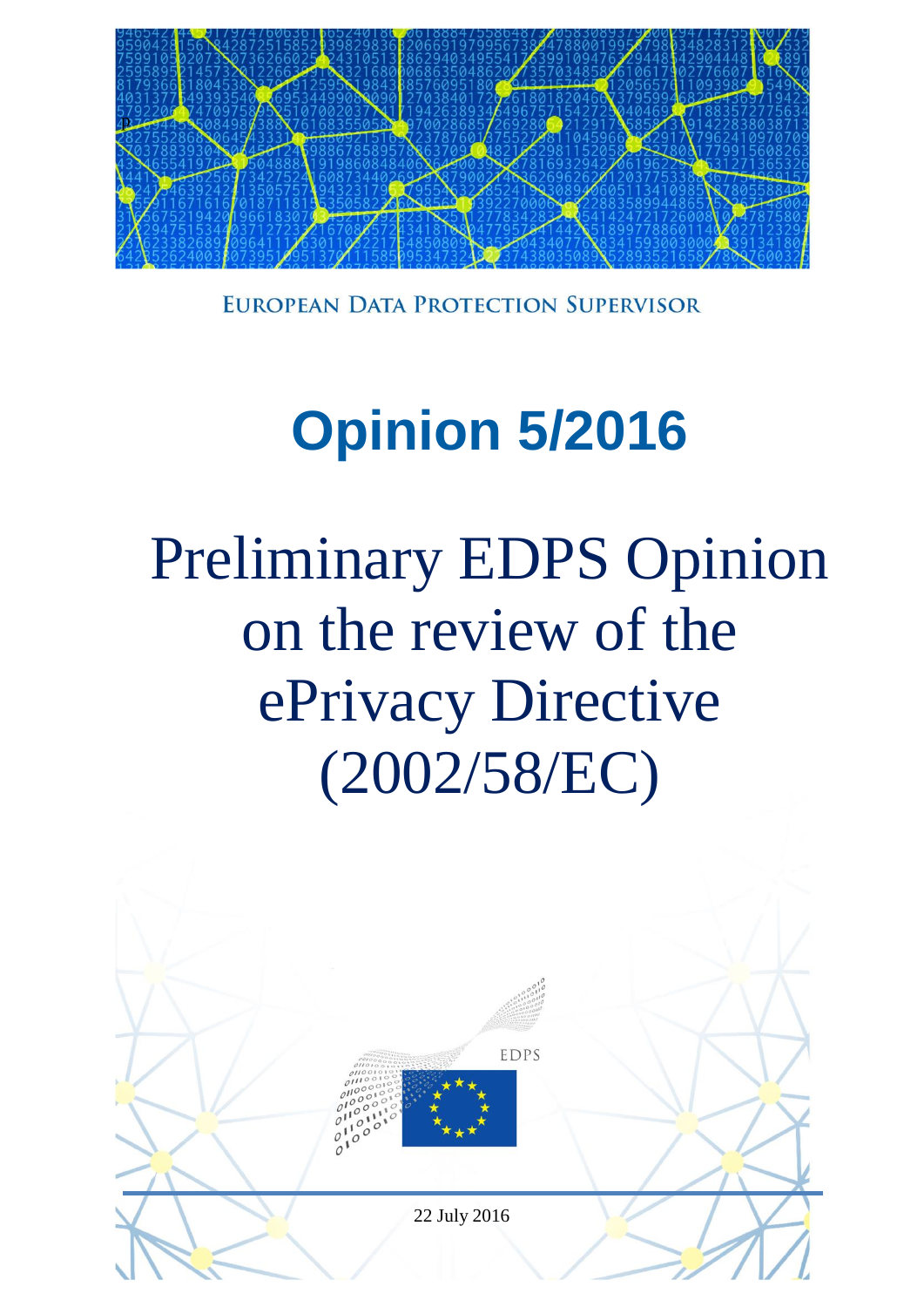*The European Data Protection Supervisor (EDPS) is an independent institution of the EU, responsible under Article 41(2) of Regulation 45/2001 'With respect to the processing of personal data… for ensuring that the fundamental rights and freedoms of natural persons, and in particular their right to privacy, are respected by the Community institutions and bodies', and '…for advising Community institutions and bodies and data subjects on all matters concerning the processing of personal data'. Under Article 28(2) of Regulation 45/2001, the Commission is required, 'when adopting a legislative Proposal relating to the protection of individuals' rights and freedoms with regard to the processing of personal data...', to consult the EDPS.* 

*He was appointed in December 2014 together with Assistant Supervisor with the specific remit of being constructive and proactive. The EDPS published in March 2015 a five-year strategy setting out how he intends to implement this remit, and to be accountable for doing so.* 

*This Opinion relates to the EDPS' mission to advise the EU institutions on the data protection implications of their policies and foster accountable policymaking - in line with Action 9 of the EDPS Strategy: 'Facilitating responsible and informed policymaking'.*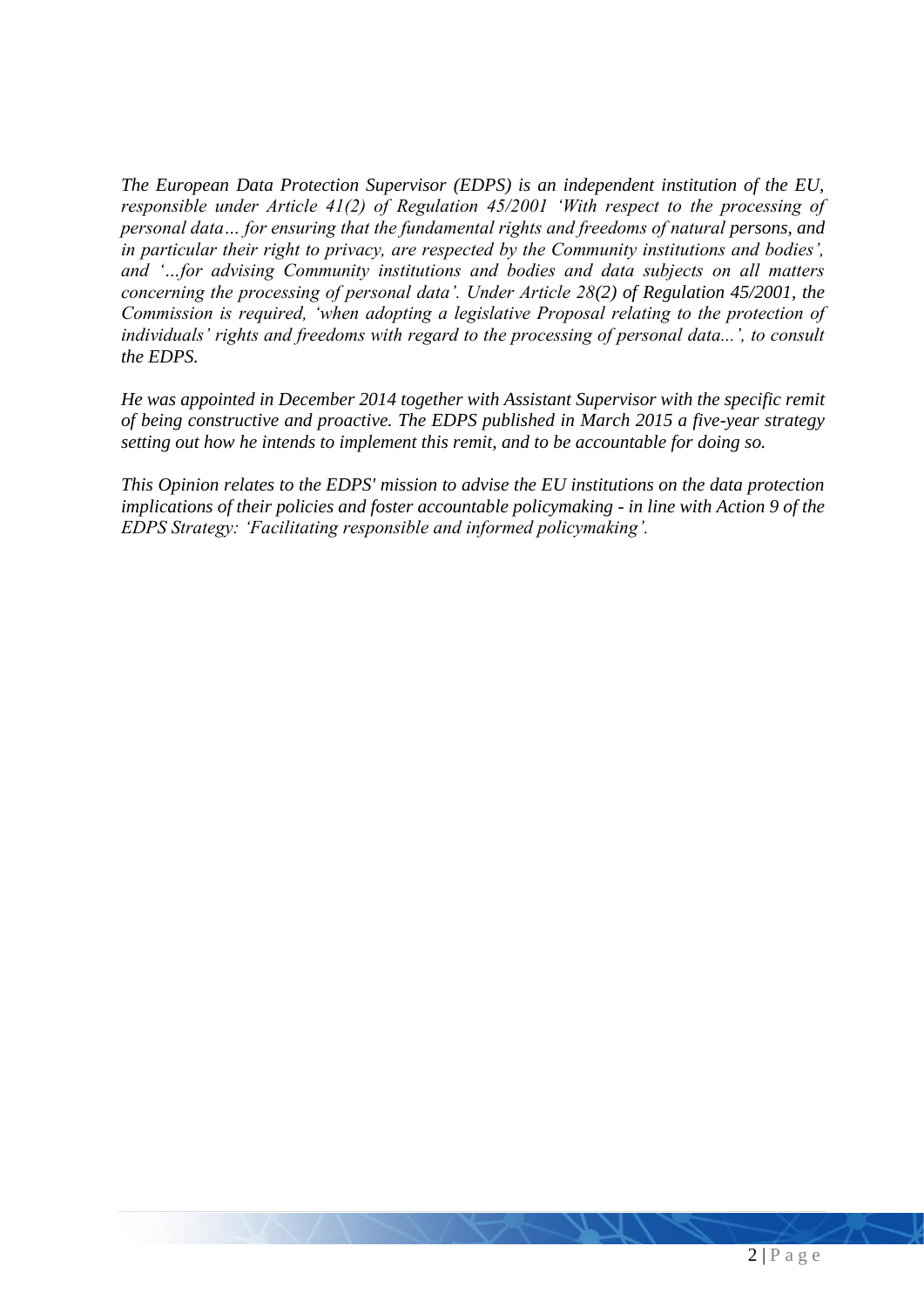#### **Executive Summary**

This Opinion outlines the position of the EDPS on the key issues relating to the review of Directive  $2002/58/EC$  on privacy and electronic communications (the ePrivacy Directive)<sup>1</sup>, in response to a request of the European Commission.

We need a new legal framework for ePrivacy, but we need a smarter, clearer and stronger one: we need more clarity but also better enforcement. We need it to ensure the confidentiality of our communications, a fundamental right enshrined in Article 7 of the Charter of Fundamental Rights of the European Union. In addition, we also need provisions to complement, and where necessary, specify in more detail, the protections under the General Data Protection Regulation (GDPR). Furthermore, we also need to maintain the current, higher level of protection where the ePrivacy Directive provides more specific safeguards than the GDPR. The definitions of the GDPR, its territorial scope, the mechanisms for cooperation between enforcement authorities and for consistency, as well as the possibility to provide flexibility and guidance, should be available for ePrivacy.

The scope of the new legal framework must be extended. This is to take account of technological and societal changes and to ensure that individuals be afforded the same level of protection for all functionally equivalent services, irrespective whether they are provided, for example, by traditional telephone companies, by Voice over IP services or via mobile phone messaging apps. Indeed, there is a need to go even further and protect not only 'functionally equivalent' services, but also those services that offer new opportunities for communication. The new rules should also unambiguously continue to cover machine-to-machine communications in the context of the Internet of Things, irrespective of the type of network or communication service used. The new rules should also ensure that the confidentiality of users' communications will be protected on all publicly accessible networks, including Wi-Fi services in hotels, coffee shops, shops, airports and networks offered by hospitals to patients, universities to students, and hotspots created by public administrations.

Consent should be genuine, offering a freely given choice to users, as required under the GDPR. There should be no more 'cookie walls'. Beyond a clear set of exceptions (such as first party analytics), no communications should be subject to tracking and monitoring without freely given consent, whether by cookies, device-fingerprinting, or other technological means. Users must also have user-friendly and effective mechanisms to provide and revoke their consent within the browser (or other software or operating system).

In order to better protect the confidentiality of electronic communications, the current consent requirement for traffic and location data must also be maintained and strengthened. The scope of this provision should be broadened to cover everyone and not just traditional telephone companies and internet service providers.

The new rules should also clearly allow users to use end-to-end encryption (without 'backdoors') to protect their electronic communications. Decryption, reverse engineering or monitoring of communications protected by encryption should be prohibited.

Finally, the new rules on ePrivacy should protect against unsolicited communications and should be updated and strengthened, requiring prior consent of recipients for all types of unsolicited electronic communications, independent of the means.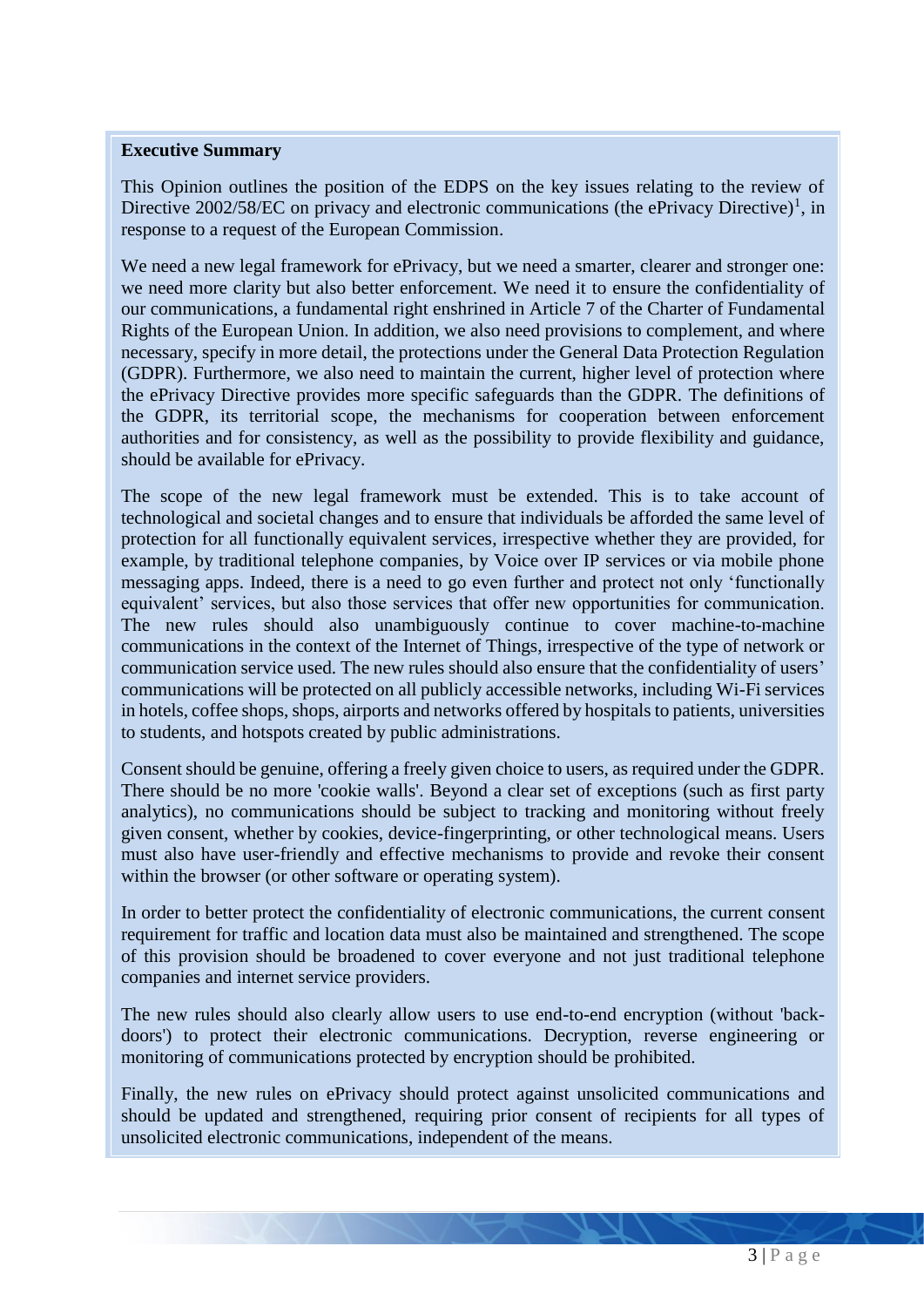# **TABLE OF CONTENTS**

| I.         |                 |                                                                        |  |
|------------|-----------------|------------------------------------------------------------------------|--|
| <b>II.</b> |                 |                                                                        |  |
|            | II.1            | CONFIDENTIALITY OF ELECTRONIC COMMUNICATIONS MUST REMAIN PROTECTED $6$ |  |
|            | II.2            |                                                                        |  |
|            | II.3            |                                                                        |  |
|            |                 |                                                                        |  |
|            | III.1           |                                                                        |  |
|            | III.2           | RELATIONSHIP BETWEEN THE GDPR AND THE NEW PROVISIONS FOR EPRIVACY  8   |  |
|            | III.3           |                                                                        |  |
|            | III.4           | THE RELATIONSHIP WITH THE FRAMEWORK FOR ELECTRONIC COMMUNICATIONS . 9  |  |
|            |                 |                                                                        |  |
|            | IV.1            |                                                                        |  |
|            | IV.2            |                                                                        |  |
|            | IV.3            |                                                                        |  |
|            |                 |                                                                        |  |
|            | V.1             | ARTICLE 5(1): PROTECTING COMMUNICATIONS WHILE IN TRANSIT  13           |  |
|            | V <sub>.2</sub> |                                                                        |  |
|            | V.3             |                                                                        |  |
|            |                 |                                                                        |  |
|            | VI.1            | THE NEED FOR ADDITIONAL MEASURES ON SECURITY IN THE NEW PROVISIONS FOR |  |
|            | VI.2            |                                                                        |  |
|            | VI.3            |                                                                        |  |
|            |                 |                                                                        |  |
|            |                 |                                                                        |  |
|            |                 |                                                                        |  |
| X.         |                 |                                                                        |  |
|            | X.1             |                                                                        |  |
|            | X.2             |                                                                        |  |
|            | X.3             |                                                                        |  |
|            |                 |                                                                        |  |
|            |                 |                                                                        |  |

 $\gamma$ 

 $\mathcal{N}$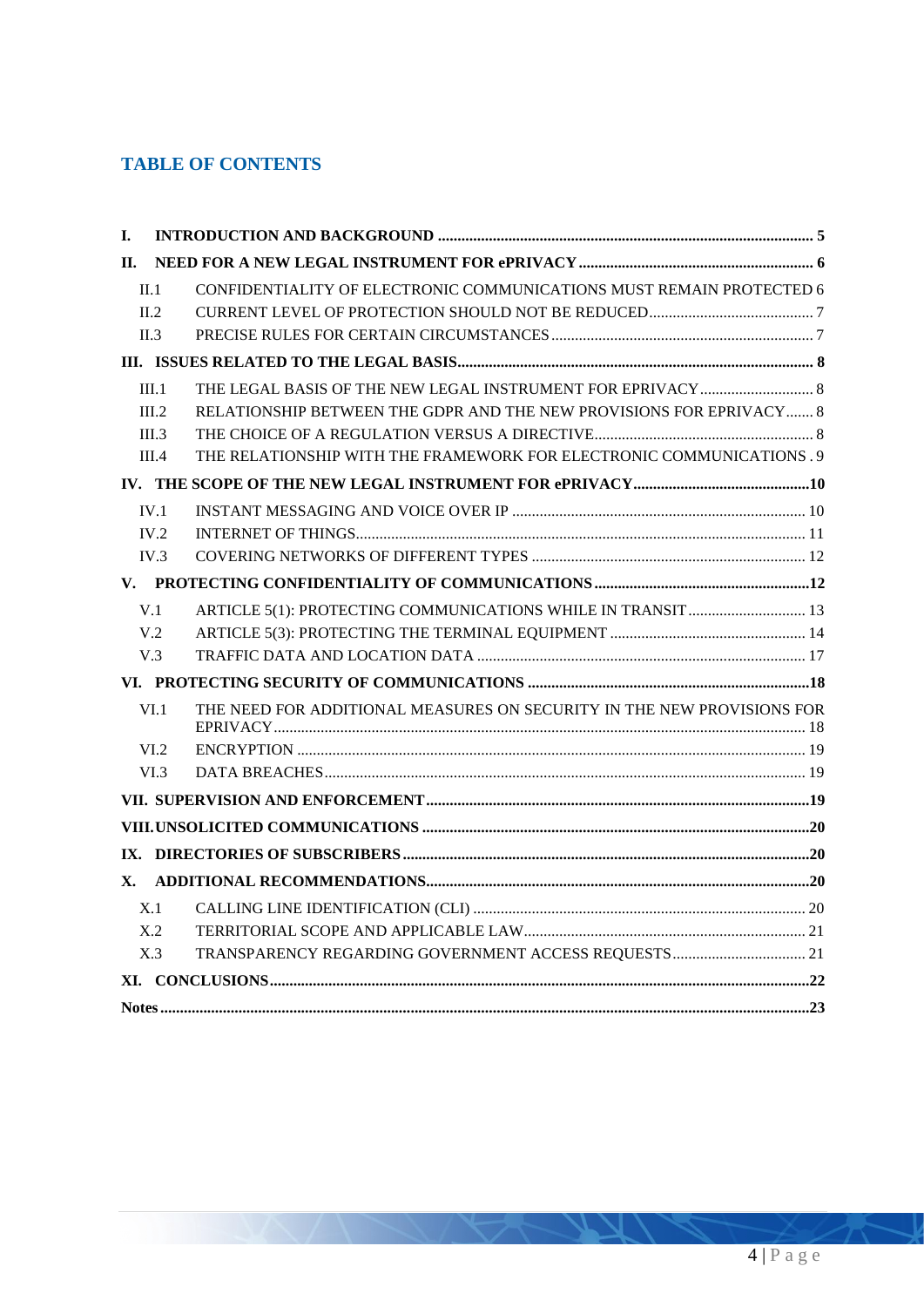## **THE EUROPEAN DATA PROTECTION SUPERVISOR,**

Having regard to the Treaty of the Functioning of the European Union, and in particular its Article 16,

Having regard to the Charter of Fundamental Rights of the European Union, and in particular Articles 7 and 8 thereof,

Having regard to Directive 95/46/EC of the European Parliament and of the Council of 24 October 1995 on the protection of individuals with regard to the processing of personal data and on the free movement of such data,

Having regard to Regulation (EC) No 45/2001 of the European Parliament and of the Council of 18 December 2000 on the protection of individuals with regard to the processing of personal data by the Community institutions and bodies and on the free movement of such data, and in particular Articles 28(2), 41(2) and 46(d) thereof,

HAS ADOPTED THE FOLLOWING OPINION:

## <span id="page-4-0"></span>**I. INTRODUCTION AND BACKGROUND**

This preliminary Opinion (Opinion) is in response to a request of the European Commission (Commission) to the European Data Protection Supervisor (EDPS), as an independent supervisory authority and advisory body, to provide an opinion on the review of the ePrivacy Directive<sup>2</sup>.

The consultation of the EDPS was carried out in parallel with a public consultation held by the Commission, which was open until  $5$  July  $2016<sup>3</sup>$ . The Commission also requested the opinion of the Article 29 Data Protection Working Party (WP29), to which the EDPS contributed as a full member<sup>4</sup>.

This Opinion contains the preliminary position of the EDPS on the review of the ePrivacy Directive, focusing on those issues where his opinion has been specifically requested by the Commission. The Opinion also constitutes the EDPS contribution to the public consultation and as such, may also address other issues not specifically requested by the Commission in its request for an opinion. We may also provide further advice in subsequent stages of the legislative procedure.

The review of the ePrivacy Directive is one of the key initiatives of the Digital Single Market Strategy<sup>5</sup>, aimed at reinforcing trust and security in digital services in the EU with a focus on ensuring a high level of protection for citizens and a level playing field for all market players across the EU.

The review seeks to modernise and update the ePrivacy Directive as part of the wider effort to provide a coherent and harmonised legal framework for data protection in Europe. The ePrivacy Directive particularises and complements Directive  $95/46/EC^6$ , which will be replaced by the recently adopted General Data Protection Regulation  $(GDPR)^7$ . The ePrivacy Directive sets forth specific rules, with the main objective of ensuring the confidentiality and security of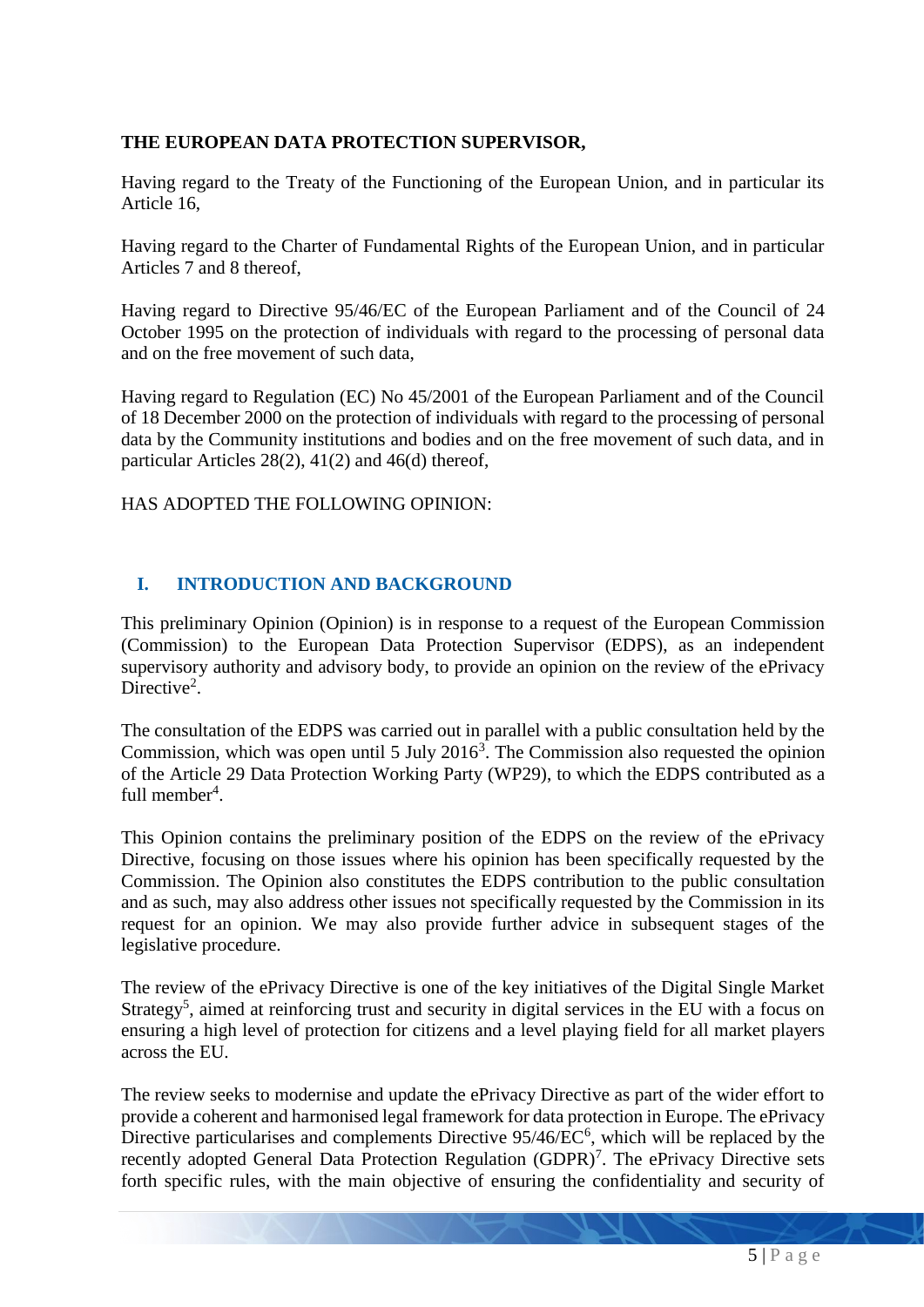electronic communications. It also protects the legitimate interests of subscribers who are legal persons.

## <span id="page-5-0"></span>**II. NEED FOR A NEW LEGAL INSTRUMENT FOR ePRIVACY**

The EDPS supports the Commission's initiative to modernise, update and strengthen the provisions of the ePrivacy Directive. We share the view, also expressed by the WP29 in its recent opinion<sup>8</sup> as well as by civil society groups in their recent joint analysis<sup>9</sup>, that there is a continued need to have specific rules to protect the confidentiality and security of electronic communications in the EU and to complement and particularise the requirements of the GDPR. We also believe that we need selective and targeted legal provisions that provide strong, smart and effective protection.

The existing ePrivacy Directive provides protection in areas which are not covered by the concept of processing of personal data, which is the condition for the applicability of core data protection instruments such as Directive 95/46/EC or the GDPR. It provides for more precise rules in specific processing situations, where the potential impact of the processing is important. Furthermore, it considers actions for which the processing of personal data is not necessarily the main factor of concern for the individual, e.g. the transmission of unsolicited messages.

## <span id="page-5-1"></span>**II.1 Confidentiality of electronic communications must remain protected**

The right to the confidentiality of communications is a fundamental right protected under Article 7 of the Charter of Fundamental Rights of the European Union (the Charter) - the modern-day equivalent of traditional (postal) statutes guaranteeing the secrecy of correspondence<sup>10</sup>. The ePrivacy Directive is the only instrument in EU secondary law that comprehensively implements Article 7 of the Charter.

Furthermore, the Directive goes beyond implementing Article 7 and particularising data protection rules for a specific economic sector. It also protects legitimate interests of legal persons with respect to confidentiality of communications. With new developments, including the ever-increasing amount of electronic communications, increasing surveillance of these communications by public and private entities, and new technological developments such as cloud computing, Internet of Things and Big Data, it is becoming ever more important to protect the confidentiality of communications.

Confidentiality of communications is essential for the functioning of modern societies and economies: without trustworthy messengers who deliver information to the recipients without using it for own purposes, disclosing it to third parties, modifying the content, suppressing or delaying the delivery, business could only be conducted face to face. The ePrivacy Directive obliges all electronic communications providers to be trustworthy messengers and saves individuals and organisations from the need to find out who can be relied upon for communications services and who can't. This applies today and should continue to apply to all communications, regardless of the sender, the recipient and the content. Indeed, the content of a communication should normally be unknown to the communications provider.

While the economic and social importance of trustworthy communications cannot be overstated, the protection of the fundamental right to privacy against any interference, especially from state authorities, is its central legal function.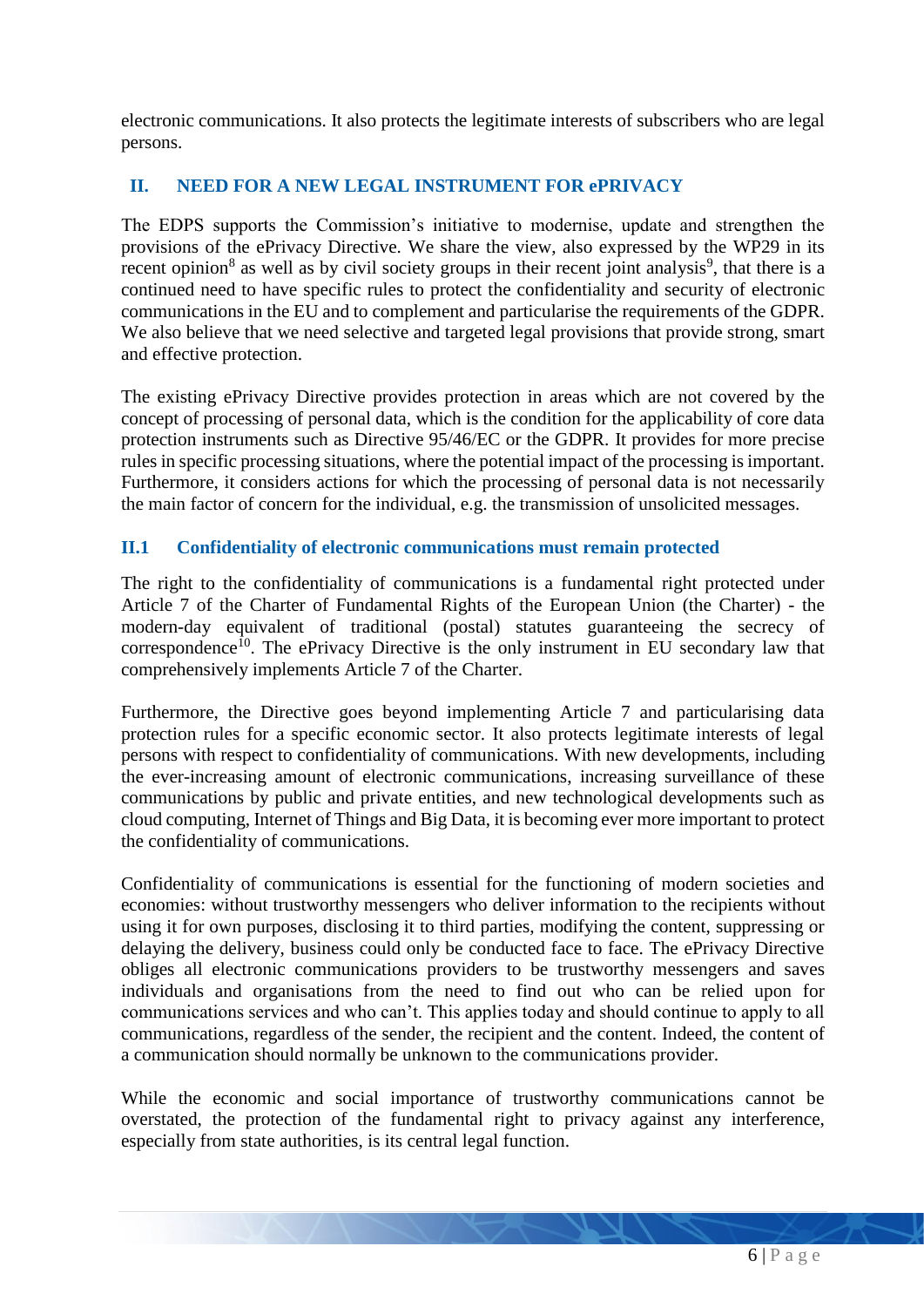In order to ensure legal certainty, it is crucial to have clear and specific legal rules in secondary legislation to put into practice the principle of confidentiality of electronic communications. Relying merely on a single article in the Charter - at the EU level - is insufficient. In the current legal framework the ePrivacy Directive is the instrument of EU secondary legislation that lays down the necessary, specific legal requirements (on the relationship between the GDPR and the future instrument for ePrivacy, see Section III.2 below).

The recognition of confidentiality of communications as a fundamental right in the Charter is in line with European constitutional traditions: the majority of EU Member States also recognise confidentiality of communications as a distinct constitutional right<sup>11</sup> and usually have a distinct body of national law regulating this area. Given the existence of national rules, new more harmonised provisions at EU level contribute to greater legal certainty. As such, they benefit individuals, who are provided equal protection across Europe, as well as businesses, especially those operating in multiple jurisdictions.

## <span id="page-6-0"></span>**II.2 Current level of protection should not be reduced**

In addition, we also need new provisions for ePrivacy to maintain the current, higher level of protection for personal data in those instances where the ePrivacy Directive provides more specific safeguards than those foreseen in the GDPR.

For example, whereas the GDPR does not specifically regulate which one of the possible legal grounds for processing may be permitted in which situations, the ePrivacy Directive is more precise in some specific contexts by requiring consent as a legal basis. As an example, Article 5(3) of the ePrivacy Directive requires consent in case of storing or gaining access to information stored on terminal equipment (the so-called 'cookie-rule'). Further, Article 6(3) requires consent for the use of traffic data for marketing purposes or for the provision of value added services. In addition, Article 13 on unsolicited communications also requires prior consent to be the legal basis for certain types of communications under certain conditions.

Further, the ePrivacy Directive also protects legal entities with regard to unsolicited communications as well as in other aspects in their role as subscribers of electronic communications services. The GDPR does not cover these needs $^{12}$ .

## <span id="page-6-1"></span>**II.3 Precise rules for certain circumstances**

The ePrivacy Directive provides rules for a number of situations in which the assessment whether the processing of personal data is involved, who is the controller or processor, and who would be the data subjects could be extremely complex. This concerns, inter alia, technical circumstances related to some network operations (e.g. caller identification), the integrity of the users' end points (information on user terminals) and use of communications services for promotional purposes.

In principle, the ePrivacy Directive addresses such situations without requiring analysis under the conditions of the GDPR. However, the provisions of the ePrivacy Directive itself have been subject to diversity in interpretation. The new instrument should therefore be an opportunity to clarify certain terms or concepts.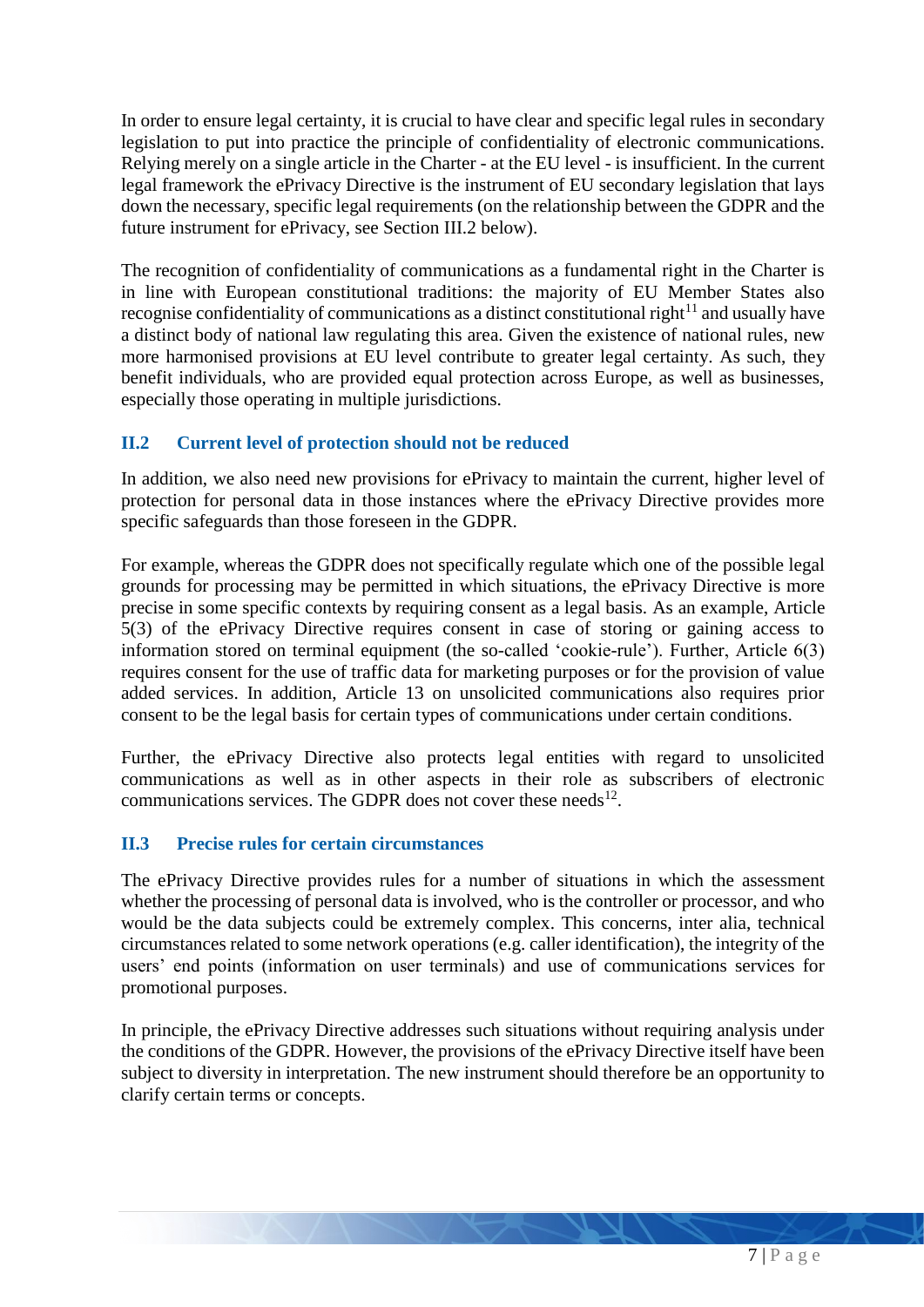## <span id="page-7-0"></span>**III. ISSUES RELATED TO THE LEGAL BASIS**

#### <span id="page-7-1"></span>**III.1 The legal basis of the new legal instrument for ePrivacy**

The EDPS recommends that the Commission consider a dual legal basis for the new legal instrument for ePrivacy. One of these should be Article 16 of the Treaty on the Functioning of the European Union (TFEU). This is the same legal basis as that of the GDPR. The other legal basis should be the current legal basis of the ePrivacy Directive: Article 114 TFEU on approximation of laws (ex Article 95 TEC).

A single legal basis, Article 16 TFEU would be insufficient, as the new provisions will not only 'particularise' some provisions of the GDPR, but will also 'complement' it with provisions that are not limited to the protection of personal data (See also Section II on the *Need for a new legal instrument for ePrivacy* and Section III.2 on the *Relationship between the GDPR and the new legal instrument for ePrivacy*).

#### <span id="page-7-2"></span>**III.2 Relationship between the GDPR and the new provisions for ePrivacy**

The EDPS recommends that the relationship between the GDPR and the new provisions for ePrivacy remain complementary as it is currently. The current language: '*complements and particularises'* is satisfactory to define this relationship. As a further clarification, we recommend clarifying in a recital that the new provisions for ePrivacy are 'without prejudice' to the current provisions of the GDPR. In other words: the new provisions for ePrivacy should not create additional exceptions from GDPR rules.

We also note that the GDPR concerns the protection of personal data, which is a separate right, set forth in a different article, Article 8 of the Charter. Further, the legal basis of the two instruments (see Section III.1) is also not identical. Finally, the scope of the protected persons is different, as the ePrivacy Directive also provides protection for legal persons.

Whereas it might have been possible to include many provisions of the ePrivacy Directive in the GDPR itself, this has not been the case. Recital 173 and Article 95 call for a clarification of the relationship between the two legal instruments in the new legislative instrument for ePrivacy.

#### <span id="page-7-3"></span>**III.3 The choice of a regulation versus a directive**

Although the objectives of the review can possibly also be achieved via a directive, the EDPS recommends that the legislators choose provisions in a regulation, rather than a directive as the form of the new legal instrument. This would have the following advantages:

- It would be more consistent with the approach taken in the GDPR;
- It would ensure a more consistent and equal level of protection for individuals and other entities protected by its provisions;
- Further, it would help ensure a level playing field for organisations that need to comply with its provisions, and reduce their compliance costs;
- Finally, a regulation would be better suited to take advantage of the one-stop-shop mechanism, as well as cooperation and consistency mechanisms offered by the GDPR.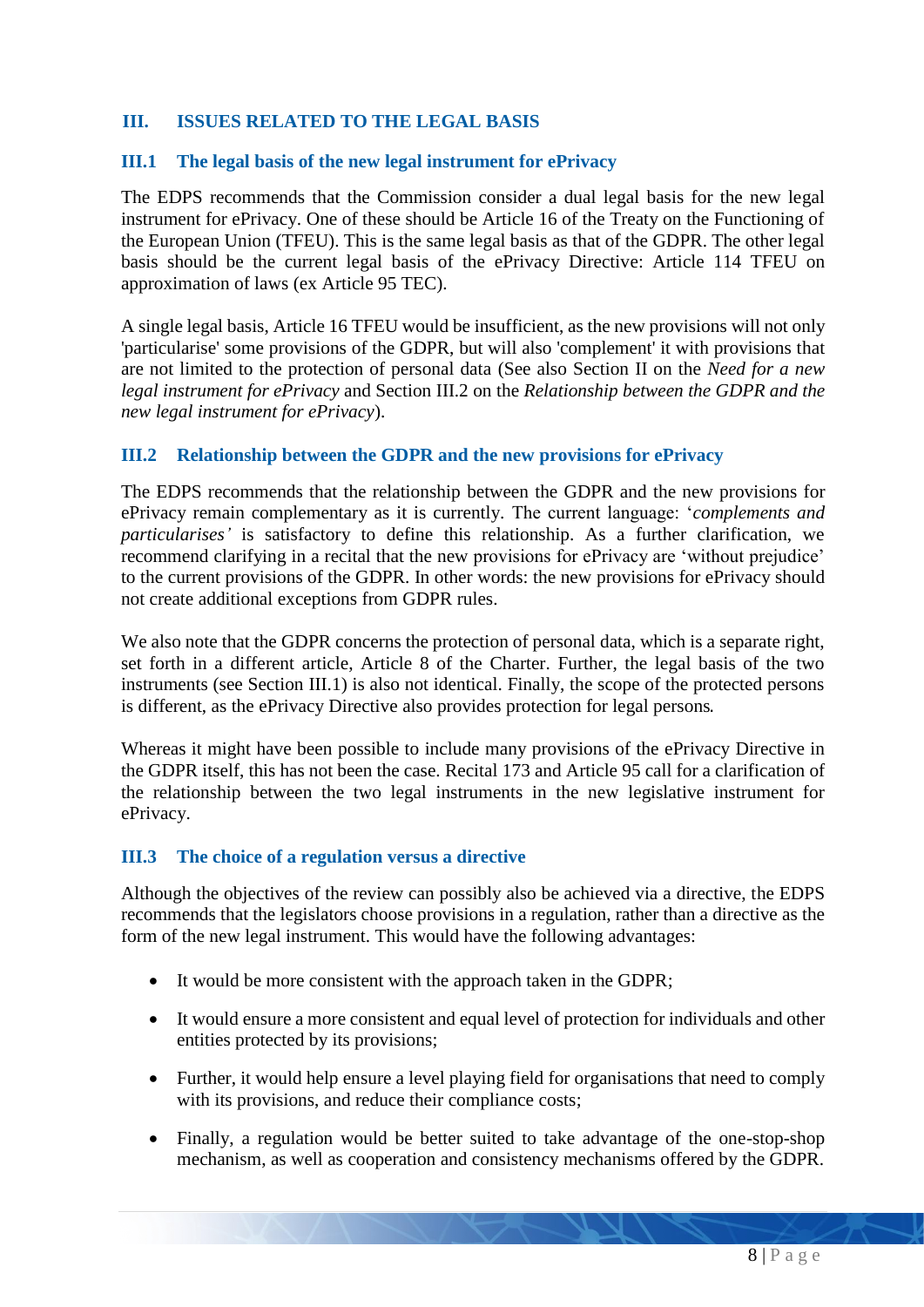That said, it cannot be excluded that there may be some situations where it is necessary to provide some margin of manoeuvre for Member States. This can be achieved irrespective of the type of legal instrument chosen.

We recommend that any such possibilities for diverging national legislation be kept to the minimum necessary. Finally, we recommend that the new legal instrument make a clear reference to the fact that any such national rules, in particular, any exceptions (such as those in current Article 15) must fully respect the provisions of the Charter.

Choosing a regulation would also make it easier to use for ePrivacy the new framework for data protection created by the GDPR with its strong and effective toolkit (e.g. in terms of definitions, scoping and supervision mechanisms), ensuring legal certainty and consistency. The definitions of the GDPR, its territorial scope, the mechanisms for cooperation between enforcement authorities and for consistency, as well as the possibility to provide flexibility and guidance, should be available for ePrivacy.

In its fullest form, this objective could be achieved by selectively integrating as many of the new provisions as possible into the GDPR, if this were conceivable without re-opening the balance of interests made there by the legislators. In this case, the new provisions on ePrivacy could offer controllers and individuals a more simplified and horizontal framework on privacy and data protection within the same GDPR. Even if this option would not be available, the new provisions should ensure that the GDPR framework can be fully used for the new ePrivacy provisions. In any case, we recommend the Commission to consider the option to separate them from non privacy/data protection related provisions for electronic communications.

As the specific legal base may require a new legal instrument, the instrument including the new provisions of ePrivacy should refer to the GDPR and align with it in particular with respect to its definitions, scope with regard to legal persons, data other than personal data (metadata; security; etc.), and all elements supporting enforcement.

In any event, we recommend the legislator to focus selectively only on provisions which appear to be necessary, to then benefit from the provisions in the GDPR allowing DPAs to issue guidance to deal flexibly with the development of new technologies, via the mechanisms the GDPR opens to the EDPB, e.g. on codes of conduct and certifications.

## <span id="page-8-0"></span>**III.4 The relationship with the framework for electronic communications**

In its public consultation documents, the Commission does not clearly indicate any position regarding the future relationship of a REFIT ePrivacy instrument with the legislative framework for electronic communications. At present, the ePrivacy Directive is one of the Specific Directives as defined in the Framework Directive<sup>13</sup>. This means that, for example, definitions of the Framework Directive are used in the ePrivacy Directive and need to be interpreted in a consistent and coherent way for the entire framework, i.e. for privacy as well as for radio spectrum administration and economic regulation.

The Commission's decision to launch procedures concerning the ePrivacy Directive apparently without including them in a review of the entire framework indicates that the future provisions on ePrivacy would no longer be an integral part of the legislative framework for electronic communications. The EDPS would welcome such an approach which could help to overcome issues of the current legislation. In particular, in such a scenario the scope and definitions could be defined in function of the specific objectives of the future ePrivacy provisions, without the need to reconcile them with the needs of economic regulation. Moreover, it would become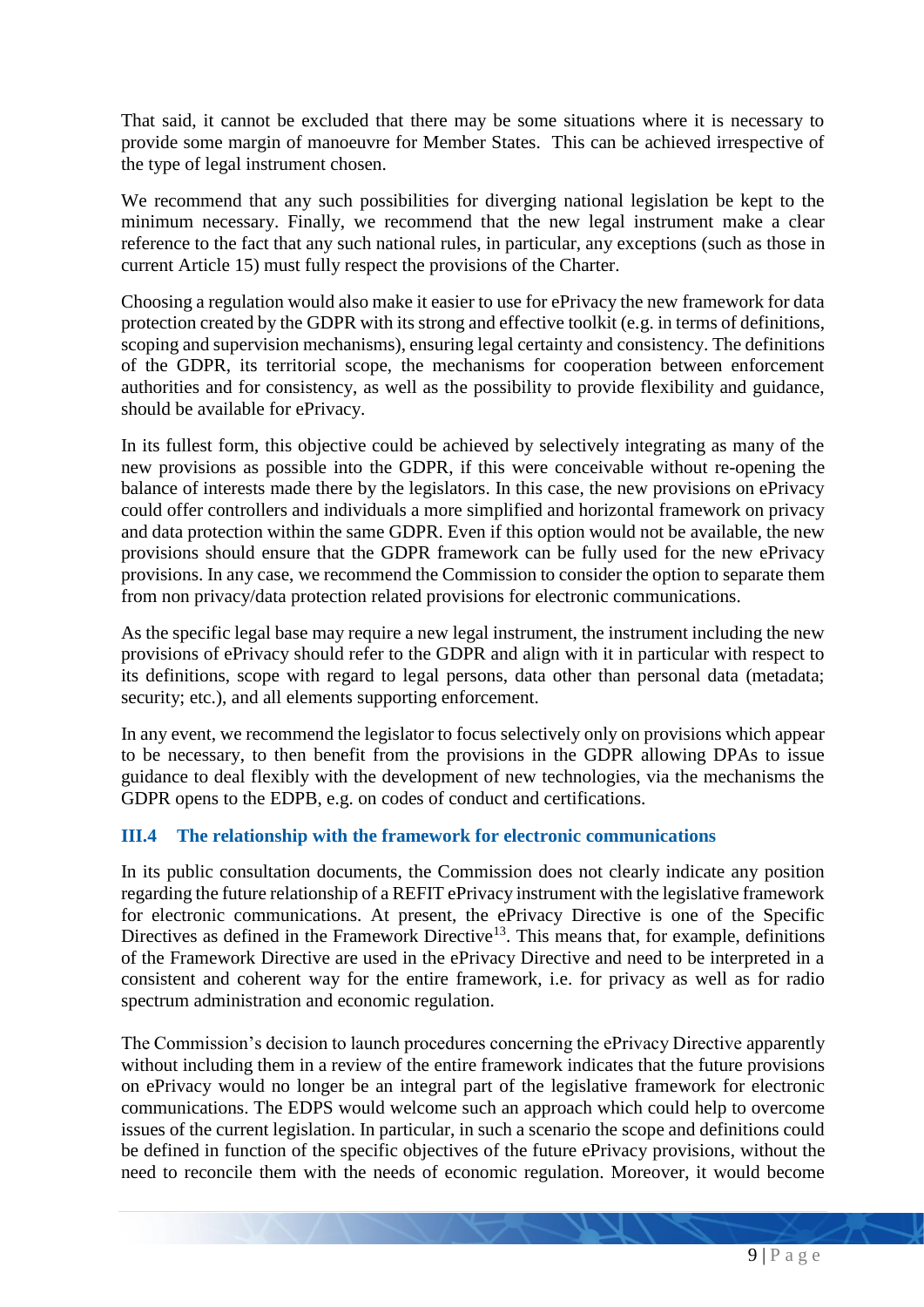easier to address the potential overlap of responsibilities between data protection supervisory authorities and other authorities responsible for the supervision and enforcement of electronic communications (see also Section VII below on *Supervision and enforcement*).

## <span id="page-9-0"></span>**IV. THE SCOPE OF THE NEW LEGAL INSTRUMENT FOR ePRIVACY**

Historically, rights to the confidentiality of communications have first evolved from the right to the confidentiality of messages sent or received by post. To reflect technological developments, these constitutional rights were in time extended to other means of communications, such as telegraph and traditional telephony. Considering further technological developments, including the rise of communications via providers of so-called over-the-top  $(OTT)$  services<sup>14</sup>, it is time for the protection to be extended again.

There is a need to update the rules so that they cover new ways of providing communications services. Merely maintaining currently available protection would empty these rights of their substance for an increasingly large portion of our everyday communications.

The challenge lies in ensuring that any new provisions will remain sufficiently technologically neutral to allow coverage of new services, while at the same time affording legal certainty and predictability. Further, extension of scope must be done in such a way that it ensures a high level of protection for users, while at the same time also provides a more level playing field for the organisations concerned.

Finally, the new provisions for ePrivacy must ensure that it is clear and unambiguous as to which organisations must comply with which of their specific requirements. This also calls for a re-thinking of the definitions. The definitions used in the current ePrivacy Directive are designed for general purposes of economic regulation in the telecoms sector and are not targeted specifically at protecting privacy. The meaning of 'public electronic communications network' and 'electronic communications services' is not sufficiently clear and does not reflect today's technological realities. These definitions do not take into account the tendencies of convergence: the blurring of the roles of network providers, virtual network operators and providers of OTT communication services such as internet voice and chat providers. This continues to provide uncertainty to regulators and business organisations alike<sup>15</sup>.

## <span id="page-9-1"></span>**IV.1 Instant messaging and voice over IP**

From the perspective of the user, there is a functional equivalence between means of communication such as traditional fix-line or mobile telephone and messaging (SMS, MMS) services on one hand and OTT communications services such as Voice over IP ( $VoIP<sup>16</sup>$ ) and instant messaging apps on the other hand. Individuals must be afforded the same level of protection for all functionally equivalent services, irrespective whether they are provided by traditional telephone companies, by Voice over IP services or via mobile phone messaging apps.

In light of the above, the scope of the ePrivacy Directive could be extended to cover at least those services, which are dedicated to provide functionally equivalent services to traditional electronic communications services for audio, video and text communication (e.g. Voice over IP and instant messaging providers such as Skype, Viber, FaceTime, WhatsApp, Signal, Threema, iMessage or Facebook messenger).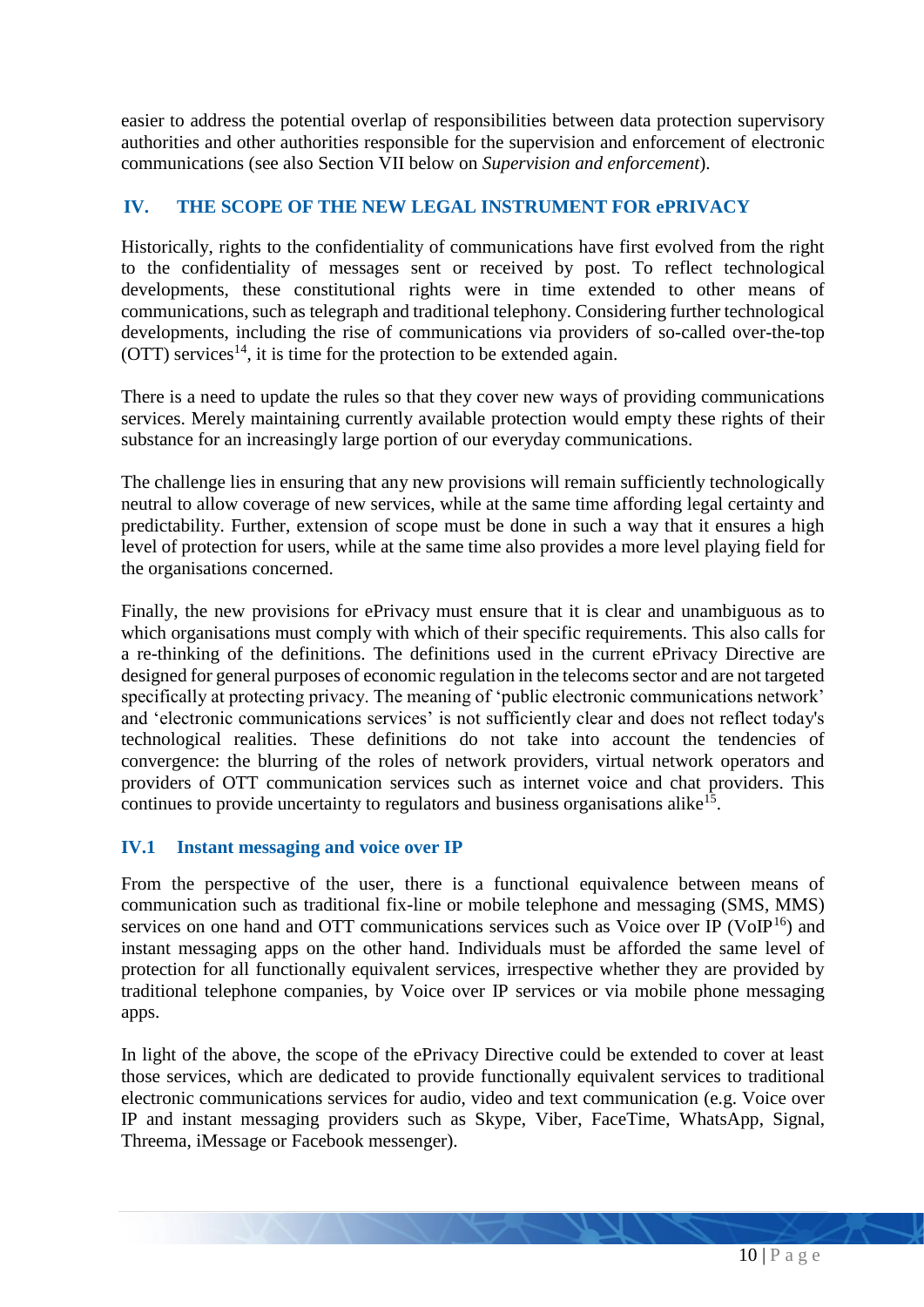However, in order for the new provisions for ePrivacy to genuinely stand the test of time and provide a technologically neutral framework with a comprehensive level of protection, there is a need to go further: protect not only communications that are 'functionally equivalent' with what traditional telecommunications service providers offer, but also those services that offer new opportunities for communication, possibly as an addition to other offerings.

We also recommend that the Commission carefully evaluate whether there is a need and possibility to cover an even broader range of services. For example, it should be carefully assessed whether communications functionalities integrated into other services (e.g. messaging functionalities in gaming, dating apps) should also benefit of the same or similar protection. The argument for the extension of the protection is based on the fact that user's expectations are often similar with regard to the privacy and confidentiality of these messages and any breach of confidentiality may be equally intrusive. For users, it is possible to begin a conversation using the messaging function of a game, then move to an OTT instant messaging service, exchange mobile SMS' and eventually launch a call between two phones. All these different types of communications may be performed by using the same devices, i.e. smartphones, and for the user different legal frameworks for the services used are by no means evident or even understandable.

## <span id="page-10-0"></span>**IV.2 Internet of Things**

The ePrivacy Directive applies to services '*in public communications networks ... including public communications networks supporting data collection and identification devices*' (Art.3). This provision clarifies that the purpose and content of a communication must not affect its protection under the right to privacy. It ensures that the protection of communications privacy is not dependent on whether humans speak or listen, type or read the content of a communication, but that they may rely on the increasingly smart features of their terminal devices to communicate content on their behalf, enjoying the expected level of protection. The communications provider normally should not be concerned with the purpose or content of communications, nor should it even be aware of such specificities of the messages and other communications being transmitted through their services.

While we call it the Internet of Things, in reality it is mostly an 'Internet of Things which are connected to people': IoT contains sports trackers, health sensors, personal communications devices, smart TVs watching their users, intelligent cars tracking every move of their passengers and many other devices. They are equipped with sensors for sound, video, movement and physical parameters of their owners. The fact that they launch their data transfers and communications without the owner triggering it (or even being aware) cannot be a reason to give lower protection to such often sensitive communications.

From the point of view of a communications provider who is subject to the ePrivacy instrument, the content or purpose of a communication cannot play a role for the treatment of its confidentiality and security. The provider should not be concerned whether the message transmitted is the reading of a heart rate monitor or a stock exchange transaction order from a smart trading application, or a photo of a flower bouquet accompanying a wedding invitation. Effective and efficient service, respect for privacy and security must be ensured accordingly for all communications.

The EDPS recommends that the new provisions for ePrivacy unambiguously continue to cover machine-to-machine communications in the context of the Internet of Things, irrespective of the type of network or communication service used. Confidentiality and security of any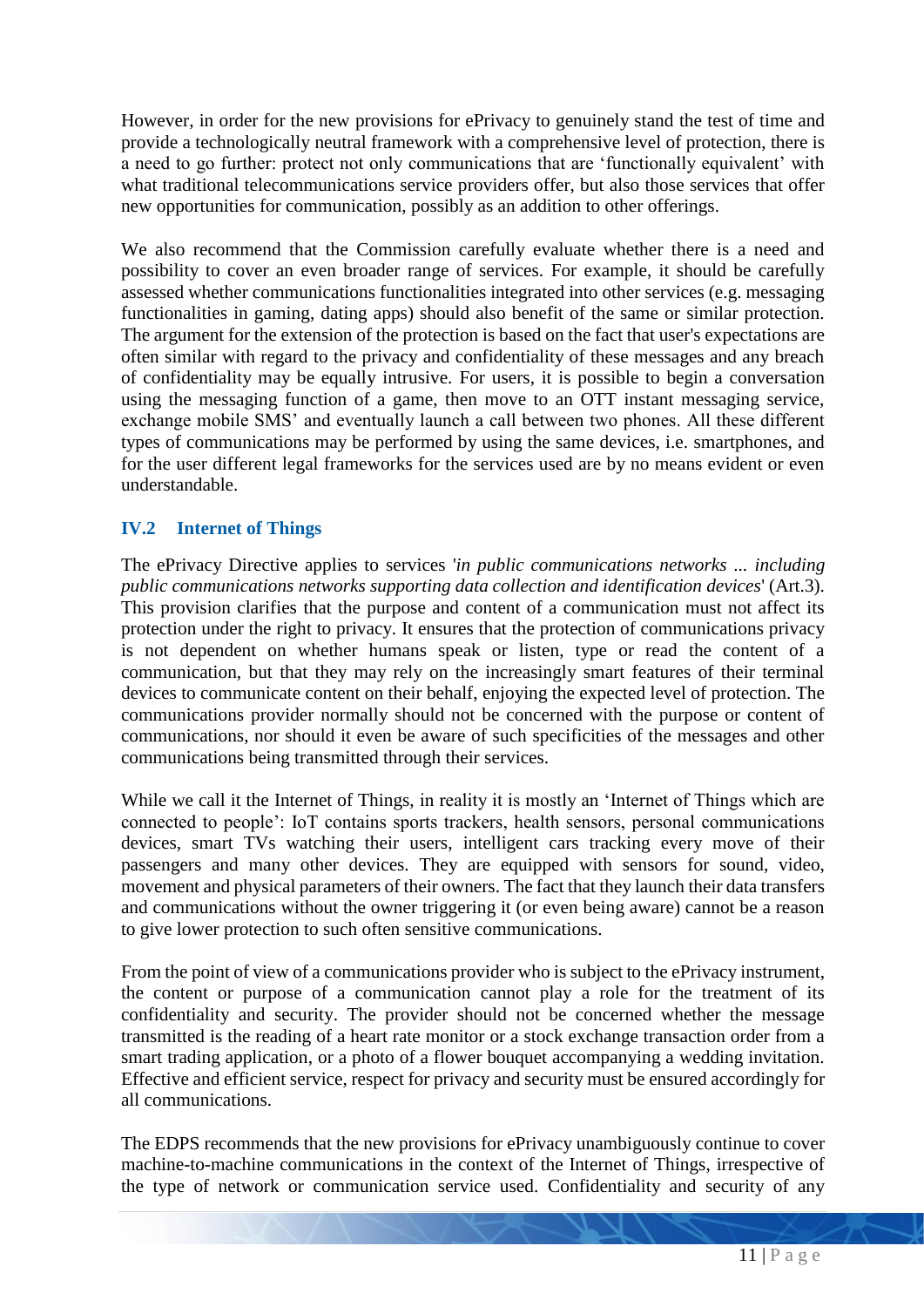electronic communications to and from an IoT device (terminal equipment) should be covered, on all networks and services within the scope. This applies to all relevant provisions, in particular to the confidentiality obligations set forth in Article 5, but also to Articles 6 and 9 covering traffic data and location data.

## <span id="page-11-0"></span>**IV.3 Covering networks of different types**

The ePrivacy Directive determines its scope using definitions from the Framework Directive<sup>17</sup>. These definitions have been designed to cover a multitude of purposes including market regulation, spectrum management, universal access, etc. In this complex field, general definitions can only cover the intersection of all fields of application and cannot be tailored to the specific needs of privacy protection. Furthermore, the terminology used in these definitions has often been misunderstood. For example, there are still authors that incorrectly interpret 'public networks' as 'publicly owned', as the term is sometimes used in other contexts.

For independent ePrivacy provisions, it is no longer necessary to ensure that their scope is equivalent to an instrument enabling market regulation. We recommend that the new provisions for ePrivacy also ensure that – in principle - users benefit from the same protection on all networks that they can access. We recommend an expansion that would bring at least all publicly accessible networks and services (including those provided without any commercial interest) within the scope of the confidentiality requirements. These would cover, for example, Wi-Fi services in hotels, restaurants, coffee shops, shops, trains, airports and networks offered by hospitals, universities to the users of their main services (patients or students respectively), as well as corporate Wi-Fi access offered to visitors and guests, and hotspots created by public administrations.

The EDPS further recommends that the new legal instrument for ePrivacy also clarify what should be considered as 'publicly accessible'. For example, it should be made clear that a service remains considered publicly accessible even if the provider limits the service to registered users such as in the case of an organisation offering Wi-Fi access to its customers and visitors.

These comments are following up on previous comments made by the EDPS on the subject. In particular, on the occasion of the last, 2009 review of the ePrivacy Directive, the EDPS issued two Opinions at two different stages of the legislative procedure. In his first Opinion<sup>18</sup>, the EDPS argued that '*the rising importance of the mixed (private/public) and private networks in everyday life, with the risk to personal data and privacy increasing accordingly, justifies the need to apply to such services the same set of rules that apply to public electronic communication services. To this end, the EDPS considers that the Directive should be amended to broaden its scope to include such type of private services'.*

In his second Opinion<sup>19</sup>, issued at a later stage when specific amendments were discussed during the legislative procedure, the EDPS suggested including under the scope of application of the ePrivacy Directive at least '*the processing of personal data in connection with the provision of publicly available electronic communications services in public or <i>publicly accessible private communications networks in the Community*' (emphasis added).

## <span id="page-11-1"></span>**V. PROTECTING CONFIDENTIALITY OF COMMUNICATIONS**

Protecting the confidentiality of communications (Article 5) must remain a key objective of the new legal instrument for ePrivacy. The EDPS reiterates the central importance of the right to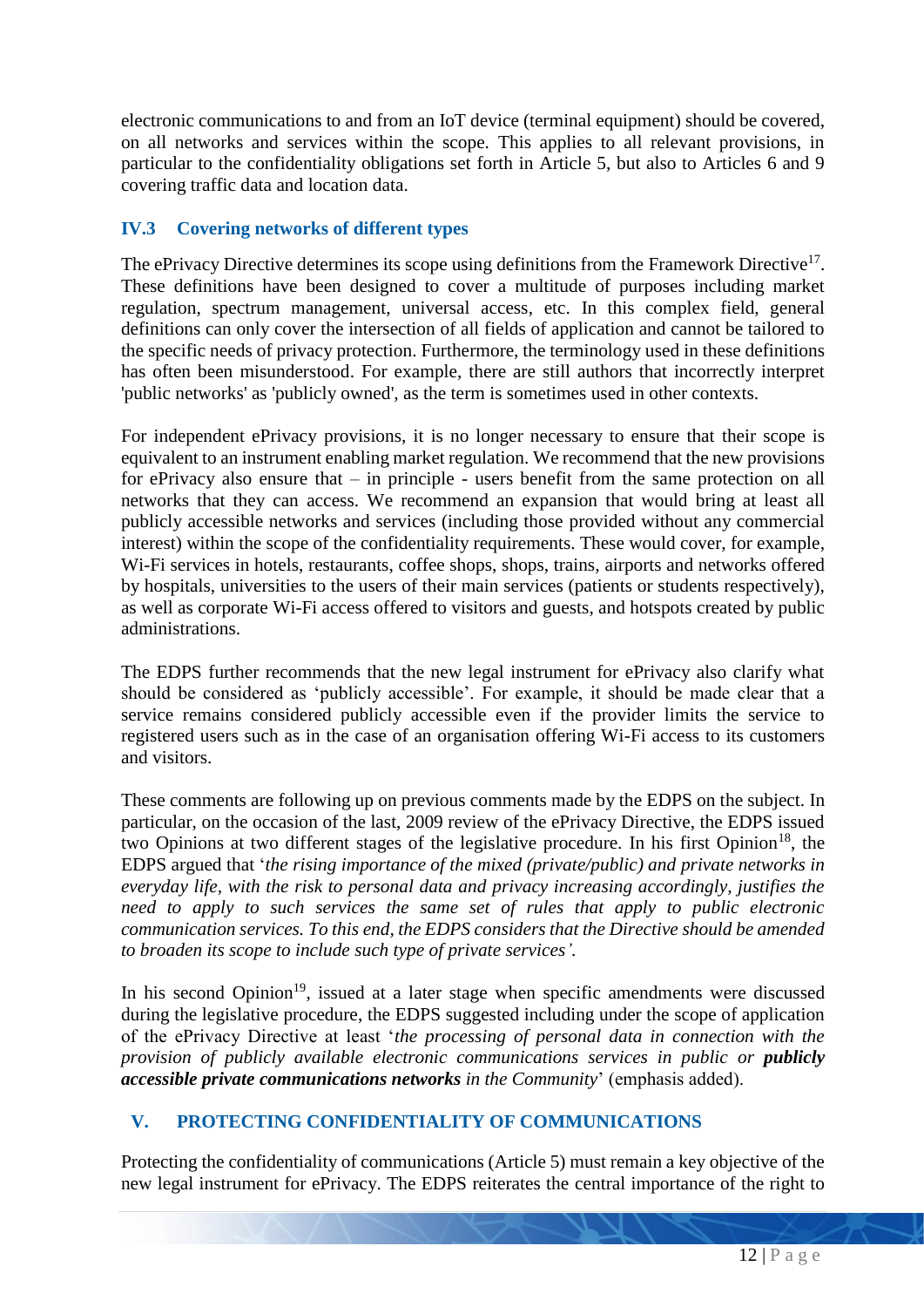confidentiality of communications, implementing Article 7 of the Charter. We further emphasize the importance of protecting communications both in transit and at rest. We also underline that new technical paradigms (e.g. cloud computing) further increase the importance of confidentiality $^{20}$ .

Also, we call attention to the fact that the distinction between content and 'traffic data' is not clear-cut in a multiple service environment as the Internet, where the service provided to the user often combines different technological components in such a way that what, for one component, is considered content constitutes traffic data for another $^{21}$ .

The processing of data about the communication (such as URLs of websites accessed, e-mail header, traffic and location data) are often equally or even more revealing than the actual contents of the communication.

This has been shown in many examples. For instance, metadata allow for the identification of targets in military drone operations<sup>22</sup>. Metadata can also identify structures in political attacks and criminal investigations $2<sup>3</sup>$ . Research has also shown that individuals can be identified from a very limited set of mobile phone location data<sup>24</sup>. It has also been shown that intimate details about a person's lifestyle and beliefs, such as political leanings and associations, medical issues, sexual orientation, habits of religious worship, and even marital infidelities can be discovered through mobile phone traffic data $25$ .

The new legal instrument for ePrivacy therefore must clearly provide for protection of the confidentiality of communications of both 'content' and 'metadata' (including traffic data and location data).

## <span id="page-12-0"></span>**V.1 Article 5(1): protecting communications while in transit**

The EDPS recommends that the new legal instrument for ePrivacy should maintain the general prohibition of interception/surveillance of communications, clearly and specifically covering both content and 'metadata' (including traffic data). We also recommend extending the scope of this prohibition, as suggested above.

Further, to ensure legal certainty, the EDPS recommends that the new provisions for ePrivacy clarify the existing definitions of 'communication', 'traffic data' and 'location data'. This should be done in the main body of the legal instrument for ePrivacy, complemented by a list of examples for each definition in recitals. The provisions, for example, should specify whether a full URL (specifying the visited webpage) is considered content data or traffic data. They should also more clearly specify that the notion of communication does not only include electronic communication between two individuals but also any communications within a defined group (e.g. a conference call, or messages sent to a defined group of recipients).

The EDPS also recommends that the future provisions should specify that interception and surveillance must be interpreted in the broadest technological meaning, including the addition of unique identifiers in the communication such as, for example, advertising identifiers, audio beacons or super cookies.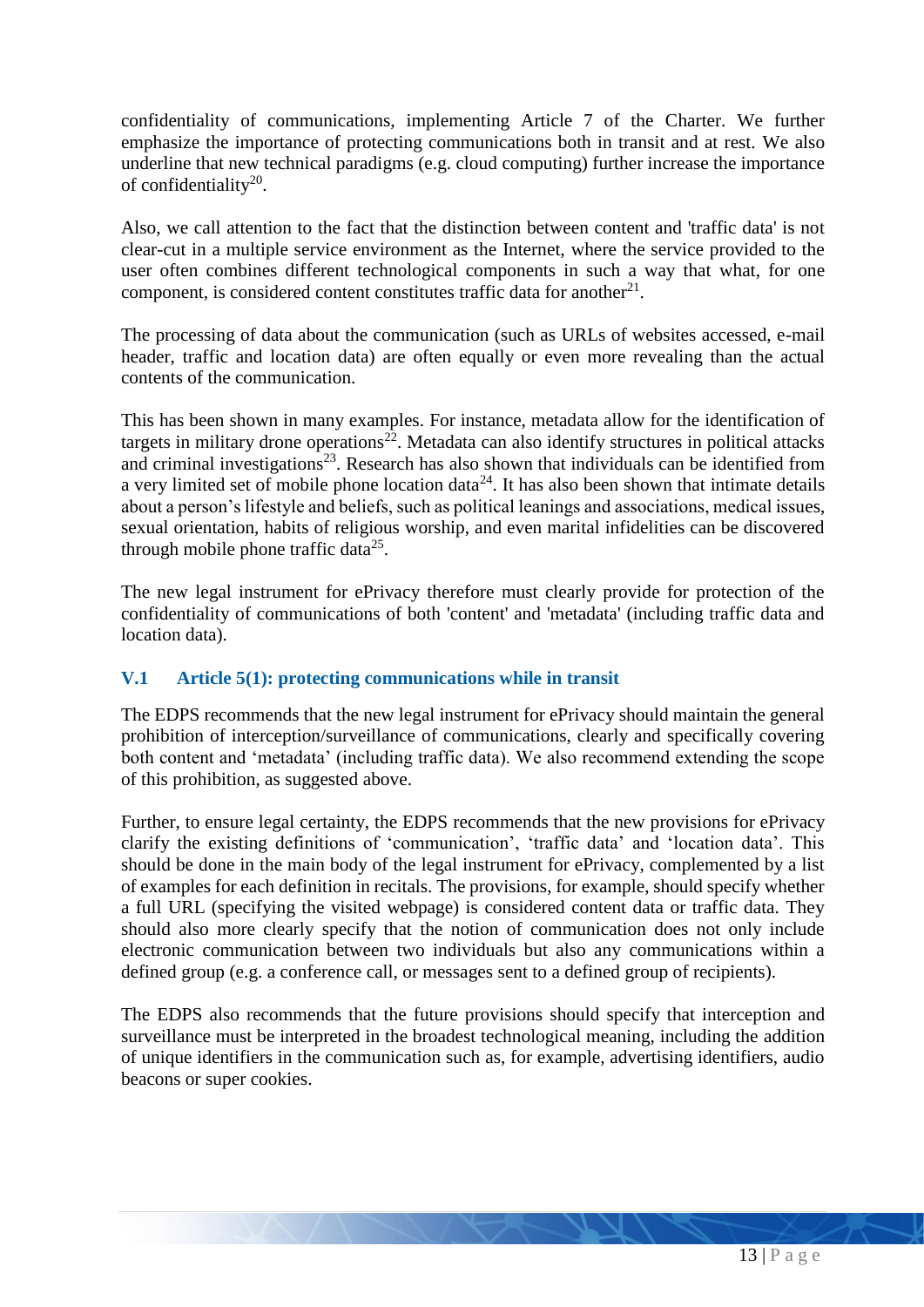## <span id="page-13-0"></span>**V.2 Article 5(3): protecting the terminal equipment**

The EDPS recommends maintaining and strengthening the consent requirement in current Article 5(3). He also recalls that consent under Article 5(3) will have to be defined and interpreted the same way as under the GDPR.

Article 5(3) protects the integrity of the users' devices against all kinds of unauthorised manipulations and attacks. It is one of the most specific cybersecurity rules in EU legislation. When the user terminal is not protected against interference, the content of communications is only protected on the network, but it could be intercepted, altered or destroyed by malicious interaction with the user terminal before sending or after arriving at its destination: text or data transmissions could be read or modified on the mobile, passwords and PINs could be stolen from the user devices, built-in cameras and microphones could be turned into spying tools. Article 5(3) provides legal protection against such manipulation and misuse, and at least an equivalent level of protection will be needed in the future, as user devices contain more and more important data and critical credentials. In this respect the EDPS recalls his Opinion 8/2015 of 15 December 2015 on the Dissemination and use of intrusive surveillance technologies in which we pointed out that *'the effective protection of ICT systems from any attacks or illicit interception is essential to protect the fundamental rights to privacy and to data protection of individuals in the EU*'.

At the same time, users should be given real control on the use of cookies and similar tools. This includes in particular the choice of device and its features, its further enhancements with additional components and software and the configuration of any features that concern the operation of the device. Recital 66 of Directive 2009/136/EC<sup>26</sup> (Users' Rights Directive) already recognizes the right of the user to control the privacy behaviour of their device through technical features. In an environment where the development of attacks and exploits has the dimension of an industry it is unacceptable to restrict the users' rights to choose technical features protecting their device against interference by third parties. This must also include the right to choose which elements of third party content are executed and block the others, for example scripts that launch interactions between the user device and ad-exchanges or other similar servers.

#### *Consent must be freely given*

While the EDPS recommends maintaining the current consent requirement, he also acknowledges that Article 5(3) as currently applied, has failed to live up to its potential to provide a genuine opportunity to choose, and give back control to the individuals. Instead, consent mechanisms have been developed by businesses and other organisations with the objective of arguably meeting the bare legal requirements for compliance under the ePrivacy Directive but failing to give users a genuine choice regarding what is happening to their data. This phenomenon is sometimes referred to as the issue of 'cookie-walls'. Cookie walls, in effect, mean that users who do not accept cookies will be denied access to the websites that they are seeking to access<sup>27</sup>. Many of these cookies continuously track users as they leave their digital trail over the internet, and companies having access to them further use the information obtained for profiling, advertisement and other commercial purposes. This purportedly 'consent-based' and generalised tracking carries high privacy risks and takes control over their personal data completely out of the hands of the individuals concerned.

Cookie walls undermine the idea that consent must be freely given, a key requirement both under Directive 95/46/EC and the GDPR. An improvement compared to Directive 95/46/EC,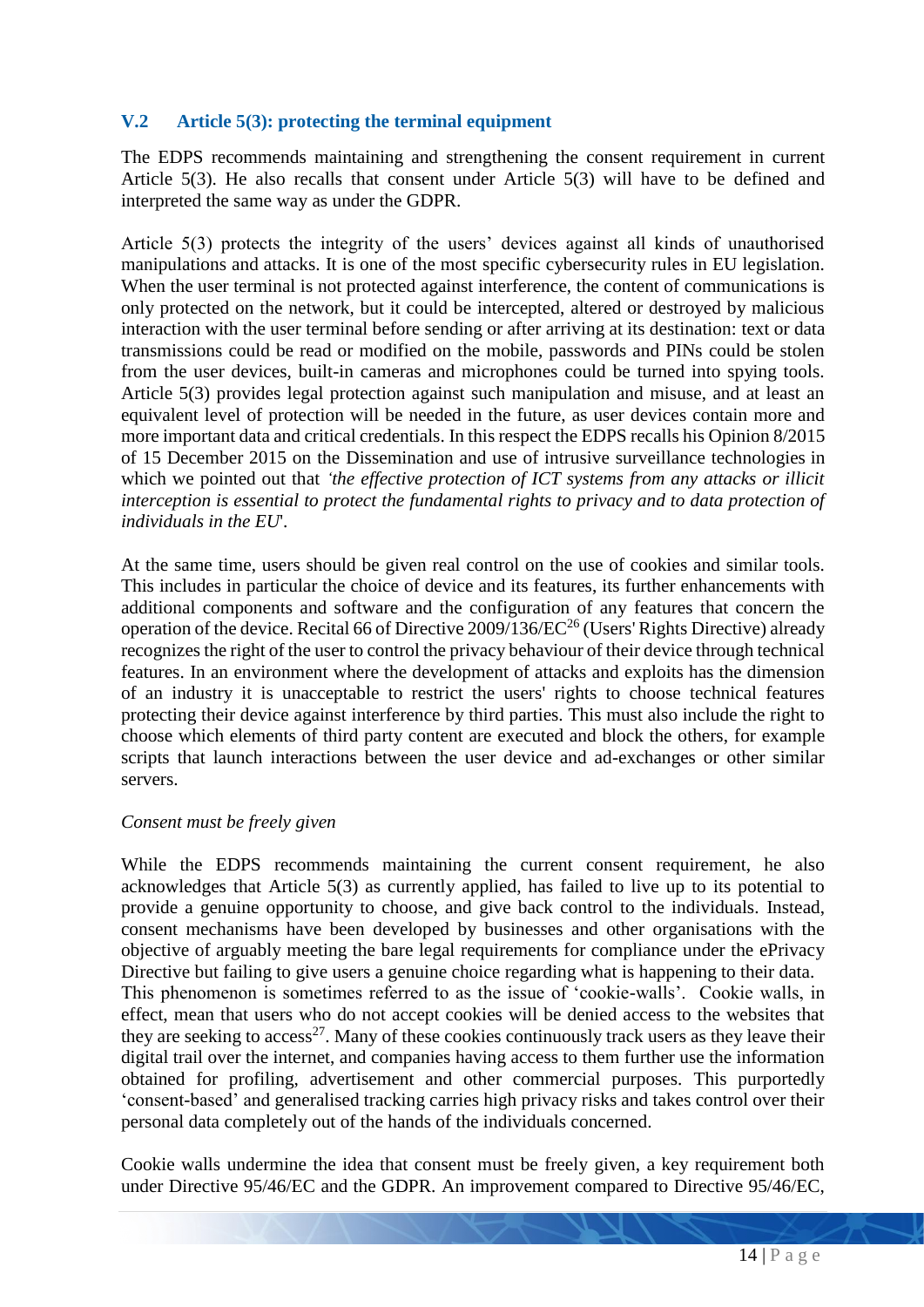the GDPR not only clearly requires that consent be freely given, it now also provides further guidance as to what this means. It provides, among others, that consent is not considered to be freely given in situations where the provision of a service is made dependent on the individual giving his consent to the processing of his personal data despite the fact that the processing of data is not necessary for the performance of such service<sup>28</sup>. This is precisely the case of cookie walls, which often oblige the user to consent to the use of third-party tracking cookies, which are not necessary to the performance of the service concerned.

Considering the importance of a freely given consent, and the often insufficient implementation of Article 5(3) by operators of websites, the EDPS recommends that legislators consider a complete or at least a partial ban on the so-called 'cookie walls'.

In case of a complete ban on cookie walls, the new provisions on ePrivacy should provide that no one shall be denied access to any information society services (whether these services are remunerated or not) on grounds that he or she has not given his or her consent under Article 5(3). This approach would ensure the highest level of protection for individuals, as well as legal certainty and a level playing field for all market players.

As an alternative, in case of a partial ban, legislators could focus their attention addressing at least the most egregious situations, where the impact on users is the highest, or where they have the least amount of freedom of choice. In this case, the new legal instrument for ePrivacy could provide a non-exhaustive list of situations where a choice will not be considered as freely given. At the same time, the new legal instrument for ePrivacy could allow the European Data Protection Board (EDPB) to provide further guidance and specify additional situations where cookie walls are prohibited. The value of this approach lies in its flexibility, but it may offer a lower level of protection for individuals, less legal certainty, and a less level playing field.

In case of a partial ban, the EDPS recommends that at least the following situations should be included on the non-exhaustive list set forth in the new provisions for ePrivacy:

- Situations where the provider of the service is in a dominant position with regard to the services sought by the user;
- all other situations when there is an imbalance of power between the user and the service provider (details to be further elaborated, as necessary, by the EDPB);
- communications and services fully or partially funded by taxpayers' money (e.g. websites offering e-government services; news media supported by government subsidies or compulsory license fees);
- any situations in which special categories of data could be inferred from the data collected, in itself or in combination with other data (e.g. visits to news websites or websites offering health information, online bookstores, use of fitness apps, tracking location data in a place of worship or a hospital);
- situations where a website or app auctions its advertising space and unknown third parties may track and monitor users through the website or app;
- bundled consent for multiple purposes (e.g. where consent for marketing and for value added services cannot be given/withheld separately).

In case the ban is only partial, the EDPS recommends that the new provisions for ePrivacy further provide that irrespective of the market power of the service provider, it must (i) either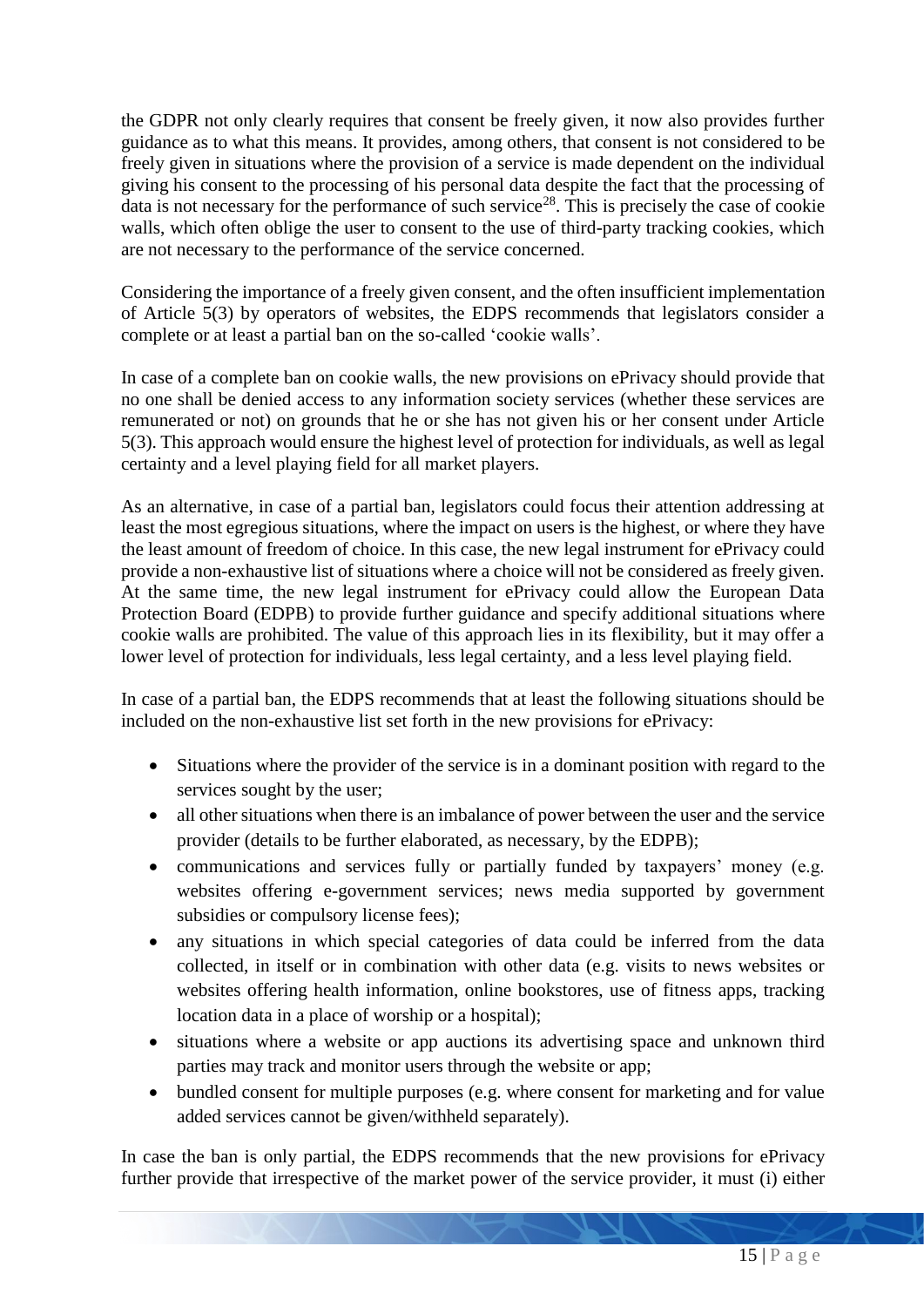provide a choice whether or not to provide consent to processing data not necessary for the provision of the service without any detriment, (ii) or at least, make available a paying service at a reasonable price (without behavioural advertising and collection of data), as an alternative to the services paid by users' personal information. This possibility has already been referred to by the Commission in its public consultation $^{29}$ .

## *Mechanisms for providing and revoking consent*

Finally, the EDPS emphasizes that users must have user-friendly and effective mechanisms to provide and revoke their consent. The EDPS recommends, building on recital 66 of the Users' Rights Directive referred above, that the new provisions for ePrivacy provide for a workable legislative requirement ensuring that the user's consent to the processing could be expressed by using the appropriate settings of a browser or another application.

This means that instead of merely relying on website operators to obtain consent on behalf of third parties (such as advertising and social networks), the new legal instrument for ePrivacy can require that browsers and other software or operating systems offer control tools within the browser (or other software or operating system) such as Do Not Track (DNT), or other technical means that allow users to easily express their consent or lack thereof.

Such tools must be offered to the user at the initial set-up with privacy-friendly default settings.

Adherence to accepted technical and policy compliance standards by all parties concerned, including the operators of the website, should become obligatory.

## *Need for a technologically neutral and more inclusive wording*

Further, the current wording of Article 5(3): '*the storing of information*', or the '*gaining of access to information already stored*' in the terminal equipment of users, has left some margin for diverging interpretations as to which types of interaction of a third party with the user device are covered, in particular regarding what constitutes 'g*aining access to information already stored*'. While it is clear that any unauthorised interference with the device should be covered, there are less clear-cut cases. Should the collection and use of information that the user device provides by default as part of standard communications behaviour be considered as gaining access to information already stored? If the information is not provided by default, should an information request that is supported by the communications protocol used between terminal and third party be considered as gaining access? Should information that is only produced in response to a request from the third party (e.g. battery level measured in reaction to the request) be considered as information already stored? How should information be considered that is associated to the user terminal and accessible through it, but not stored on it physically, and loaded from a cloud service in order to respond to the request from the third party?

The EDPS considers that in the light of the examples listed above, the technical implementation should not be the criterion to determine the level of privacy protection of the user, even more so as in some cases neither the user nor the third party requesting information may be aware of the exact technical circumstances of an information request. Therefore, the wording of the instrument should be as technologically neutral and inclusive as possible. For example, it should be ensured that all current and future tracking techniques used via smartphones and in IoT applications are fully covered. The rules, in particular, should cover device fingerprinting, as well as all forms of 'passive tracking', that is, the use of identifiers and other data broadcasted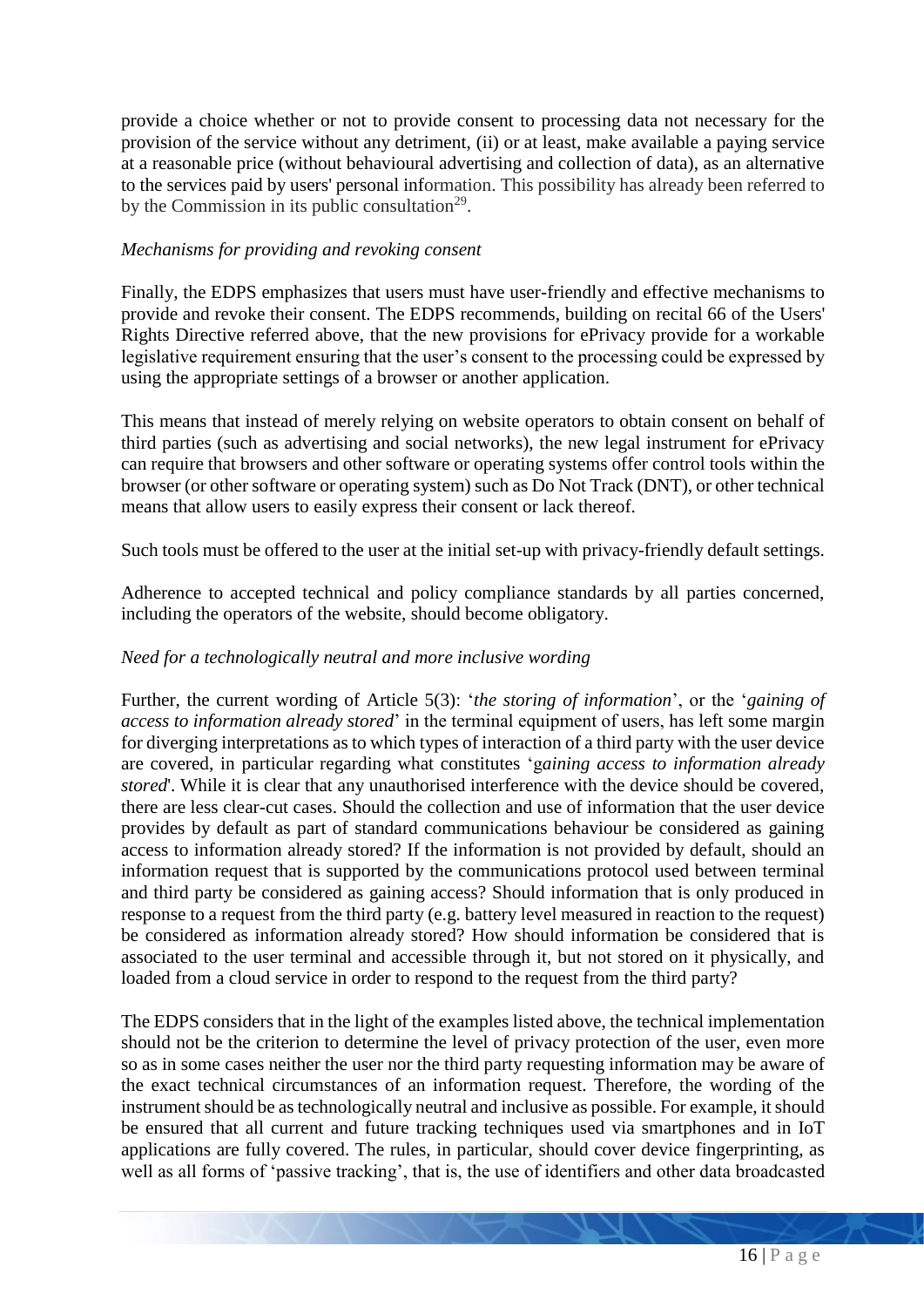by devices. With the development of the Internet of Things, more and more data will likely to be broadcast 'by default'. Rather than considering the condition that information is 'already stored, in the terminal equipment', the condition could cover all information that can be obtained from the device. Such operations would require consent with the exceptions for transmission and provision of a service, as currently laid down, with a possible extension for a very limited case of processing directly related to a service requested by the user and performed exclusively by the service provider.

## *Exception for first-party analytics cookies*

Further, while clarifying the scope of the consent requirement, the new legal instrument for ePrivacy should also create an additional exception for first party analytics cookies, subject to adequate safeguards<sup>30</sup>. This should help ensure that data can be processed when this causes little or no impact on the rights of users to the confidentiality of their communications and private life. The EDPS recommends that any such exceptions be limited to cases where the use of such first party analytics cookies is strictly limited to aggregated statistical purposes. In addition, adequate safeguards must be applied including clear information provided to the individuals concerned, a user-friendly mechanism to opt out from any data processing, and appropriate anonymisation techniques applied to collected information such as IP addresses. The Article 29 Data Protection Working Party in its Opinion 04/2012 on Cookie consent exemption<sup>31</sup> already called legislators to create such an exception.

For more guidance on the safeguards to be applied and the conditions under which a first party analytics cookie can be exempted from the consent requirement, the new legal instrument for ePrivacy may refer to future guidance to be provided by the EDPB.

## <span id="page-16-0"></span>**V.3 Traffic data and location data**

Metadata about communications can provide a very detailed profile of an individual and processing it can be just as intrusive as processing 'content' of communications.

These data are no longer only collected by traditional telephony and internet service providers. A range of new service providers may also obtain a very detailed overview of a users' travel and communication patterns, social networks, and others. At the same time these service providers are currently not subject to the obligations of the ePrivacy Directive.

By requiring consent for the processing of traffic and location data, the current ePrivacy Directive offers a higher level of protection than the GDPR. The GDPR, at least potentially, allows other legal grounds, such as legitimate interests or performance of a contract. A controller might try to argue, for example, that tracking users over the internet, and building detailed profiles for them would be part of their legitimate interest to market their services and products.

In order to better protect the confidentiality of electronic communications, the EDPS recommends that the ePrivacy Directive maintains and strengthens the current consent requirement for traffic and location data. In particular, he recommends that the ePrivacy Directive be revised to include a single consent requirement for the processing of metadata. This should apply to all traffic and location data, irrespective of who collects and processes such data. In other words: the scope of this provision, similarly to Article 5(3), should be broadened to cover everyone and not just traditional telephone companies and internet service providers.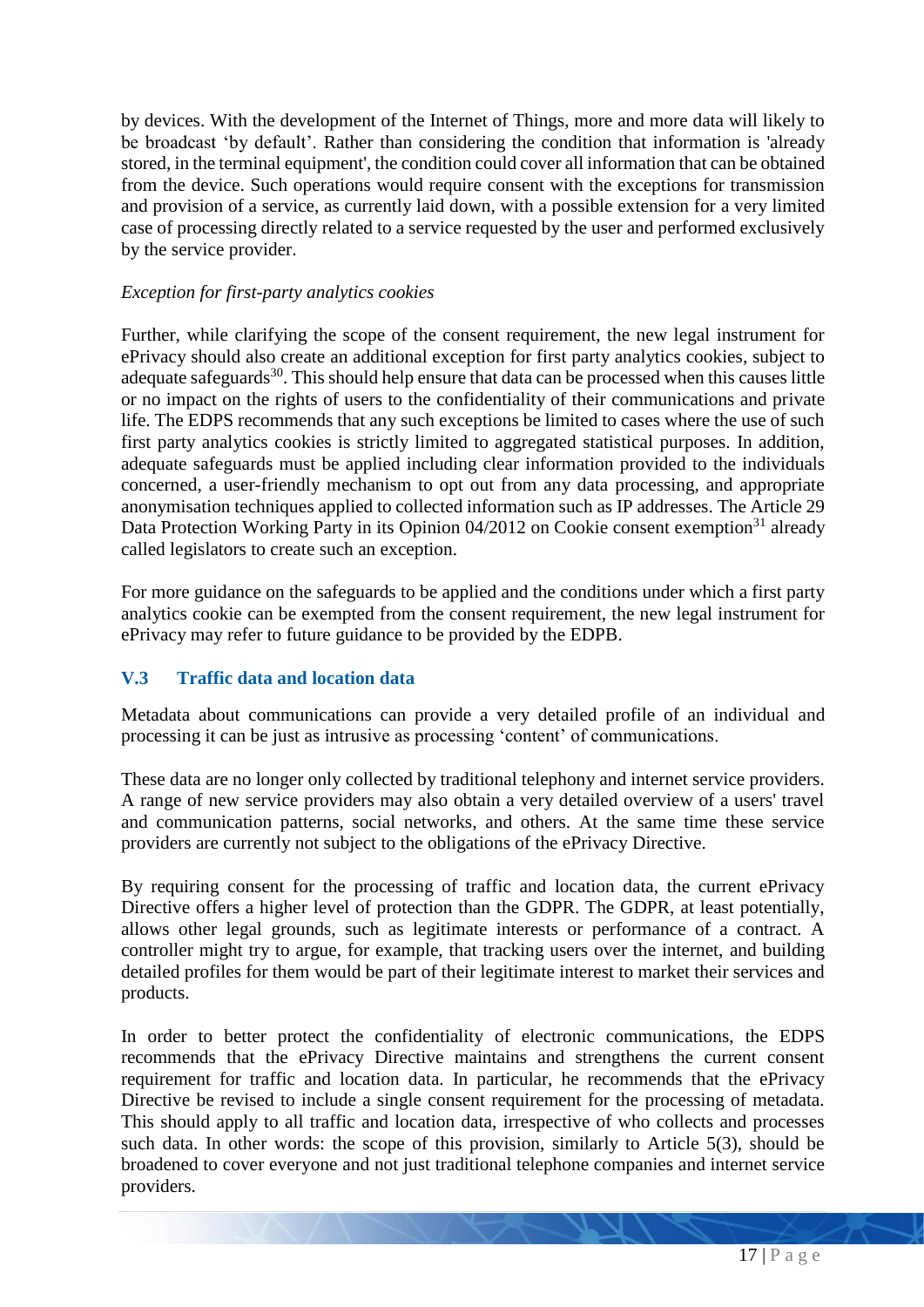## <span id="page-17-0"></span>**VI. PROTECTING SECURITY OF COMMUNICATIONS**

It is essential that the current level of protection be maintained: legislators should not create a regulatory gap by removing the existing security obligations in the ePrivacy Directive.

The security requirements in the GDPR only apply to cases where personal data is concerned. However, there is a need to ensure that other data, e.g. confidential business information, that does not always necessary also contain personal data, remain protected. Other legal instruments, such as the so-called NIS Directive<sup>32</sup>, also only provide coverage for certain situations.

Therefore, there remains a need for specific provisions on security also in the new legal framework for ePrivacy<sup>33</sup>.

Further, there should be no ambiguity about the scope of any requirements to protect the security of communications: the new provisions for ePrivacy should clearly provide (in the main body of the text, not only in a recital) for the confidentiality and security of communications while in transit but must also protect the confidentiality and security of end user equipment. The EDPS recommends that Article 4 of the ePrivacy Directive should be revised to clearly cover both situations. The new provisions for ePrivacy should also ensure that Article 5(3) or a similar provision continue to protect end user equipment against spyware.

## <span id="page-17-1"></span>**VI.1 The need for additional measures on security in the new provisions for ePrivacy**

The EDPS also considers that the following additional security measures mentioned in the public consultation of the Commission<sup>34</sup> would be necessary:

- development of minimum security or privacy standards for networks and services;
- extending of security requirements to reinforce coverage of software used in combination with the provision of a communication service, such as the operating systems embedded in terminal equipment;
- extending security requirements to reinforce coverage of IoT devices, such as those used in wearable computing, home automation, vehicle to vehicle communication, etc; and
- extending the security requirements to reinforce coverage of all network components, including SIM cards, apparatus used for the switching or routing of the signals, etc.

These requirements could assist in the proper implementation of principles of security by design, data protection by design and data protection by default, and would provide more guidance for manufacturers and software providers.

Standards can extend security requirements so as to ensure coverage of network providers, providers of network components, terminal (including IoT) or complementary equipment (including software) used in combination with the provision of electronic communications services.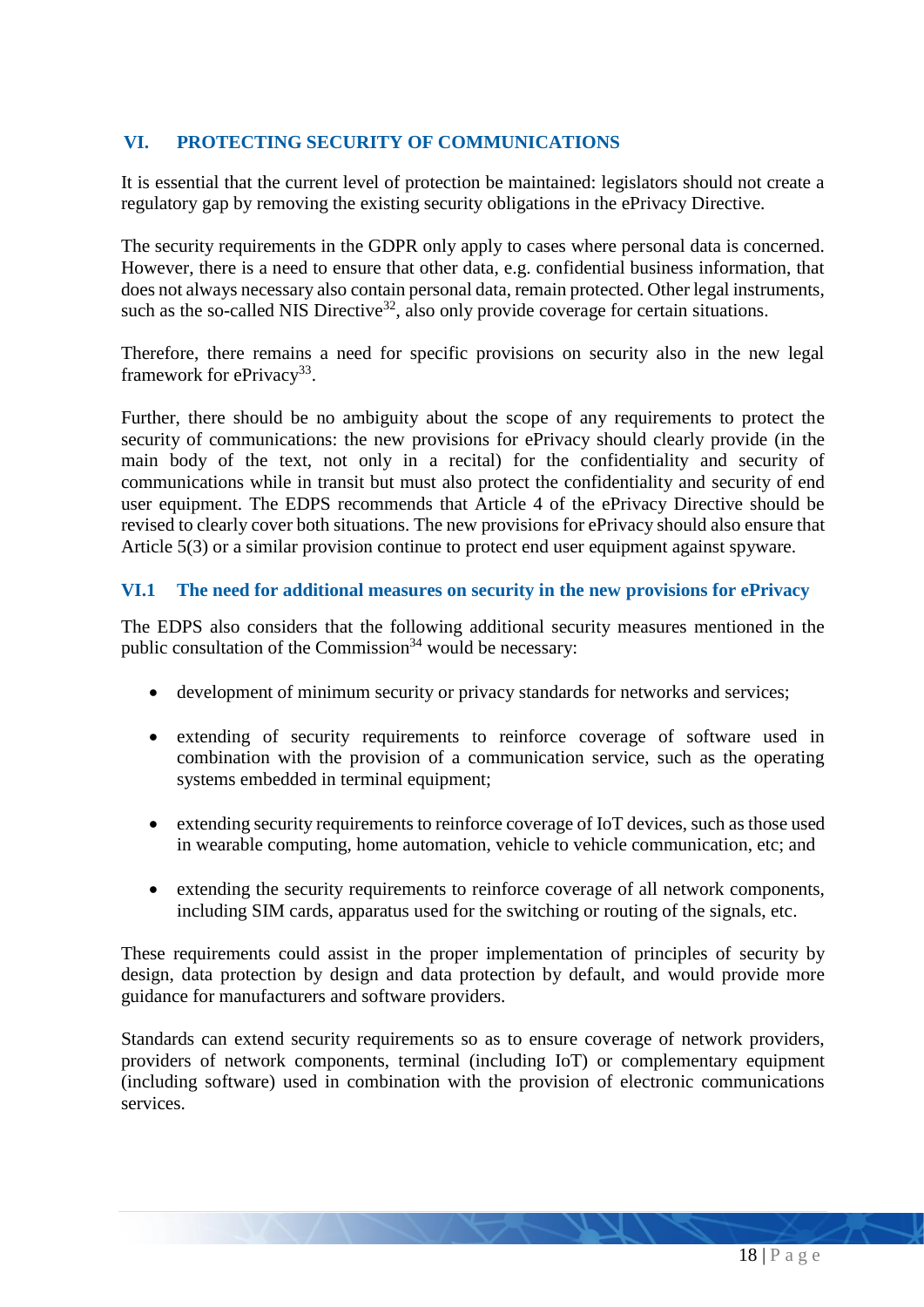## <span id="page-18-0"></span>**VI.2 Encryption**

As it has also been pointed out by the WP29, *'encryption has grown into a critical tool to protect the confidentiality of communications within electronic communications networks. The use of encryption has increased after the revelations about efforts by public and private organisations and governments to gain access to communications' 35* .

The EDPS recommends that the new provisions for ePrivacy clearly allow users to use end-toend encryption (without 'back-doors<sup>'36</sup>) to protect their electronic communications. The EDPS further recommends, as also suggested by the WP29, that decryption, reverse engineering or monitoring of communications protected by encryption should be prohibited.

In addition, the use of end-to-end encryption should also be encouraged and when necessary, mandated, in accordance with the principle of data protection by design. In this context the EDPS also recommends that the Commission consider measures to encourage development of technical standards on encryption, also in support of the revised security requirements in the GDPR.

The EDPS further recommends that the new legal instrument for ePrivacy specifically prohibit encryption providers, communications service providers and all other organisations (at all levels of the supply chain) from allowing or facilitating 'back-doors'.

## <span id="page-18-1"></span>**VI.3 Data breaches**

The EDPS recommends deleting Articles 4.3 and 4.4 of the ePrivacy Directive on data breaches as the GDPR already requires all controllers to notify subscribers and competent national authorities of personal data breaches (subject to certain exemptions). To avoid duplicate notifications we recommend that all data breaches involving personal data should be notified to the supervisory authorities provided for in GDPR according to the provisions set forth therein.

#### <span id="page-18-2"></span>**VII. SUPERVISION AND ENFORCEMENT**

Under the current ePrivacy Directive, there are a number of different authorities that are responsible for the supervision and enforcement of the various provisions of the Directive. Experience has shown significant variations across Europe and also overlaps or duplications between the roles of the various supervisory authorities<sup>37</sup>. There is therefore a need to simplify the existing framework.

In addition, it must also be kept in mind that the GDPR creates new obligations for the supervisory authorities, such as cooperation between competent national authorities, the consistency mechanism and the role of the EDPB. If supervision of (parts of) the new legal instrument for ePrivacy were to be performed by an authority, which is not a data protection authority, an effective mechanism must be designed for such an authority to be represented in the cooperation mechanisms of the data protection authorities. This could add additional complexity to an already complex arrangement for cooperation.

In light of these considerations, in all cases where a task can be effectively carried out by a national data protection authority, for the sake of legal certainty and ease of practical implementation, we recommend considering the national data protection authorities as the competent authorities.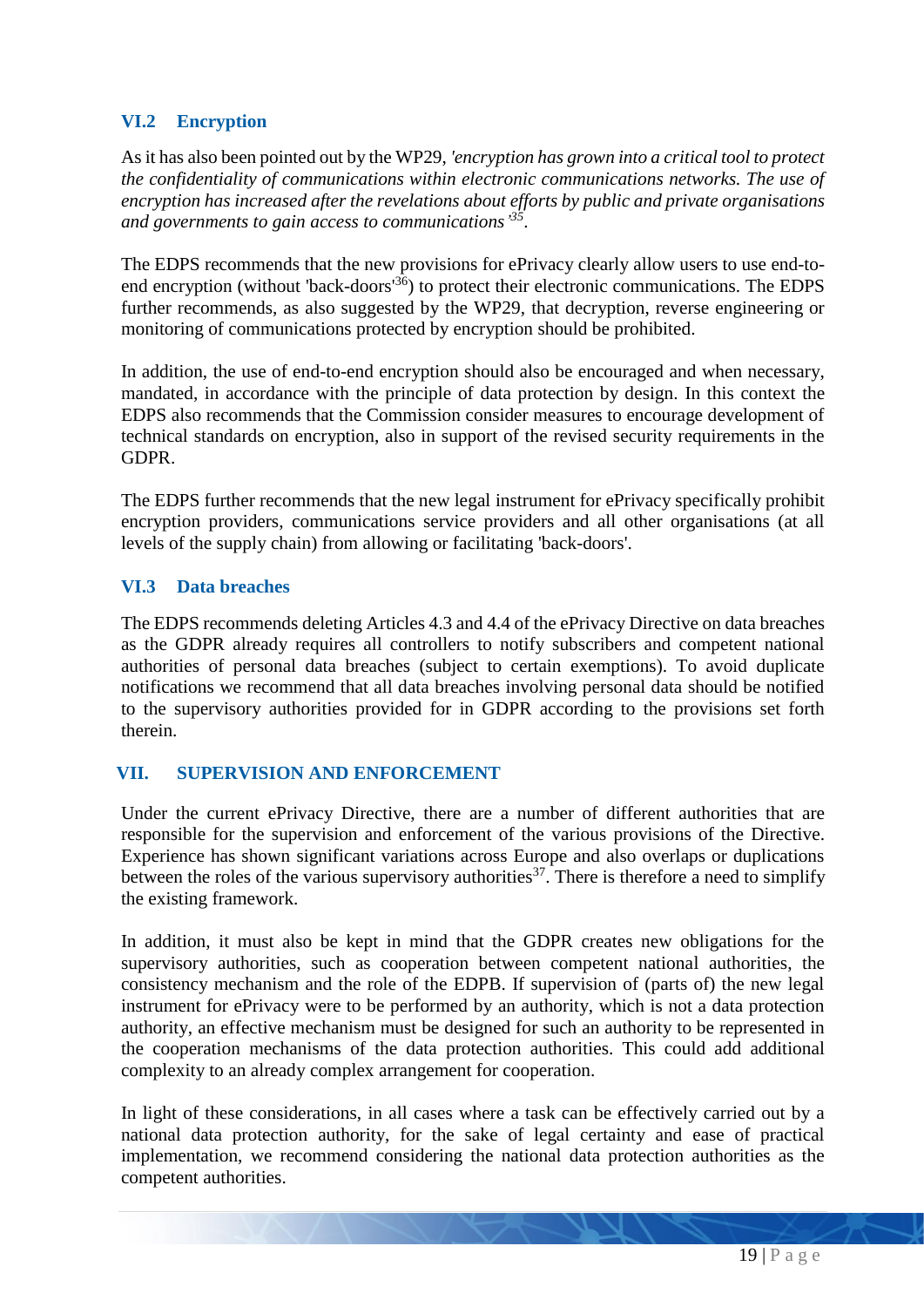## <span id="page-19-0"></span>**VIII. UNSOLICITED COMMUNICATIONS**

The EDPS recommends that the current rules in the ePrivacy Directive protecting against unsolicited communications be maintained, updated and strengthened during the review. The means by which unsolicited communications are conducted have evolved since the ePrivacy Directive first came into force. As an example, an unsolicited voice call can start with an automated dialler, play a recorded message and then use a chat-bot to interact with the called individual via a series of automated screening questions. The chat-bot can then use the answers to transfer the called individual to a live operator.

Therefore, the EDPS recommends that the new provisions for ePrivacy adopts a technology neutral approach. Article 13 should require the prior consent of recipients for all types of unsolicited electronic communications, independent of the means (e.g. electronic mail, voice or video calls, fax, text, but also direct-messaging (i.e. within an information society service) and behavioural advertisement. Further, the level of protection should be equivalent, irrespective whether the user/subscriber is a natural person or a legal entity.

Current exceptions regarding existing relationships and similar products and services should be preserved but we recommend that the new provisions for ePrivacy clarify what is meant by existing relationship and similar products and services.

The current ePrivacy Directive focuses on 'commercial' communications. Yet not all spam and malicious communications can be considered commercial in any usual business sense. Strictly speaking, communications related to crime attempts, e.g. phishing attacks and fraudulent financial proposals may not always be covered by this qualification. It is recommended that the legislator verify possibilities to provide a more comprehensive definition to cover all types of spam, unsolicited telephone calls and marketing messages, phishing and other malicious attempts.

## <span id="page-19-1"></span>**IX. DIRECTORIES OF SUBSCRIBERS**

Article 12 of the ePrivacy Directive provides for the right to subscribers to '*determine whether their personal data are included in a public (printed or electronic) directory.*'

The EDPS recommends maintaining this provision and extending its scope to include all kinds of directory services. Further, the consent requirement for 'reverse lookup' should also be explicitly extended to other service identifiers such as email address or user name.

## <span id="page-19-2"></span>**X. ADDITIONAL RECOMMENDATIONS**

#### <span id="page-19-3"></span>**X.1 Calling line identification (CLI)**

The ePrivacy Directive includes a right for call recipients to be informed about who is calling them and take action against those calls, which withhold their CLI. The EDPS recommends maintaining this right, as one of the protections enabling individuals to take action against those engaging in unsolicited communication in violation of applicable law.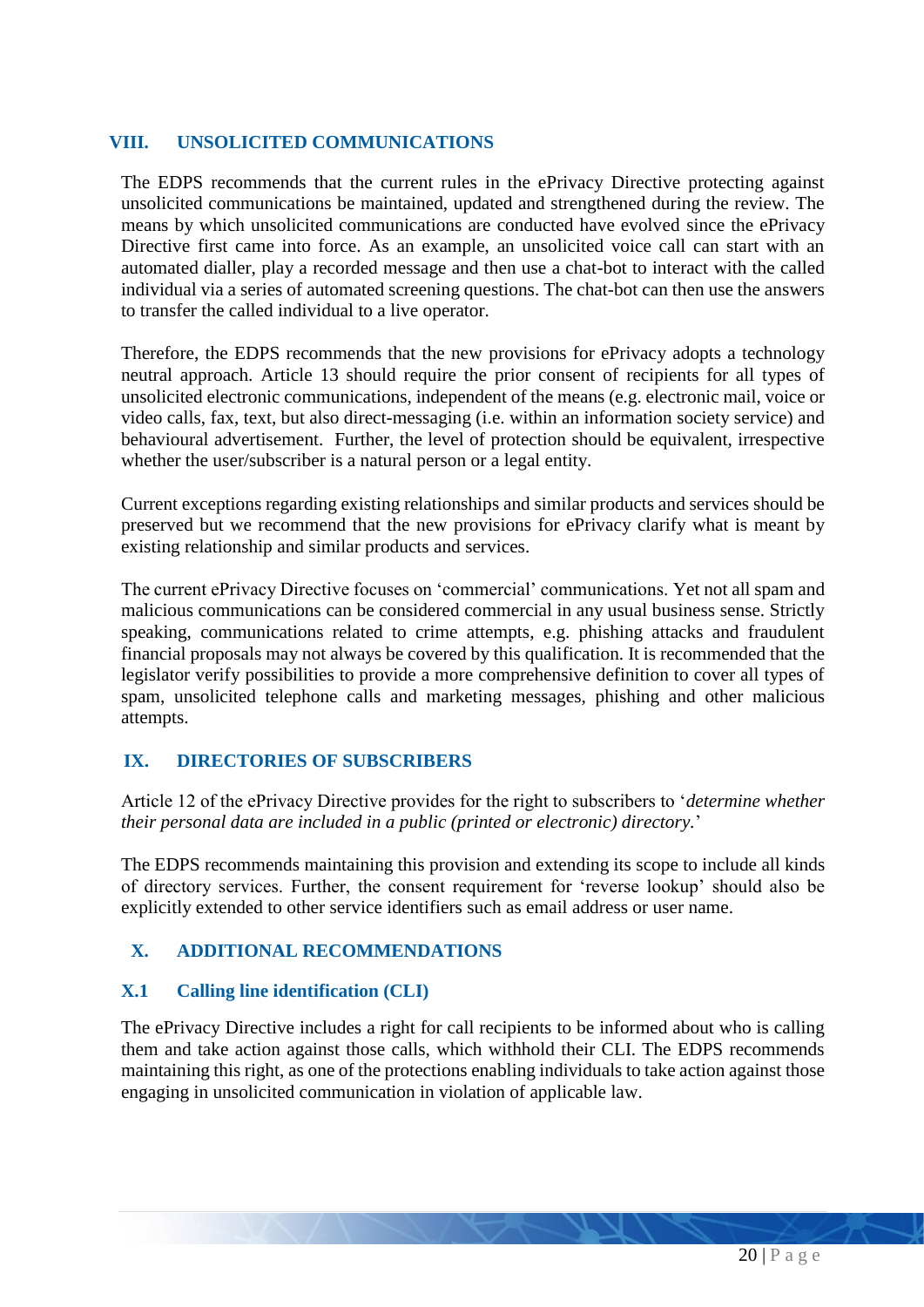## <span id="page-20-0"></span>**X.2 Territorial scope and applicable law**

The EDPS recommends that in principle the new provisions for ePrivacy have unambiguously the same territorial scope compared with the GDPR (including the extra-territorial scope provided for in Article  $3(2)^{38}$ ) and follow in principle the same approach in terms of applicable law about personal data processing.

At the same time, it must be considered that there may be a need for some technical adjustments in the wording of these provisions. For example, Article 5(3) of the ePrivacy Directive applies whether or not the person who set a cookie or deployed a spyware is considered as a 'controller' under the GDPR, and whether any personal data is processed. Therefore, the territorial scope may also need to reflect these differences.

#### <span id="page-20-1"></span>**X.3 Transparency regarding government access requests**

In global networks, communications cross borders without the users being aware. On the one hand, communications between EU Member States may pass through third countries; on the other hand, communications between third countries may be transmitted via EU territory. Communications service providers established or operating in the EU may be subject to requests for information or access to their users' data from law enforcement or security services of other Member States and non-EU countries, based on the applicable national laws and practices creating exceptions to the right to confidentiality of communications. Following the entry into force of the GDPR, such requests requiring personal data to be transferred to a third country will only be based on an international agreement, such as a mutual legal assistance treaty $39$ .

The use of security and law enforcement powers to breach the confidentiality of communications must be in line with the principles of necessity and proportionality. While informing the individuals subject to such measures may be restricted for instance in order to safeguard the objectives of an ongoing investigation, a general awareness about the frequency and volume of disclosure requests addressed to communications service providers would give citizens in general and also public bodies the possibility to benchmark and assess the general practice in the use of these instruments. Transparency regarding government access requests may thus play an important role in helping ensure respect for fundamental rights.

Therefore, the EDPS recommends that the new provisions for ePrivacy provide specific rules enhancing transparency. In particular, he recommends a new provision creating an obligation for organisations to disclose, at least periodically and in an aggregate form, law enforcement and other government requests for information. This should cover requests from both inside and outside the EU. With regard to such requests from third countries, the service providers should observe the legality condition provided for in Article 48 of the GDPR.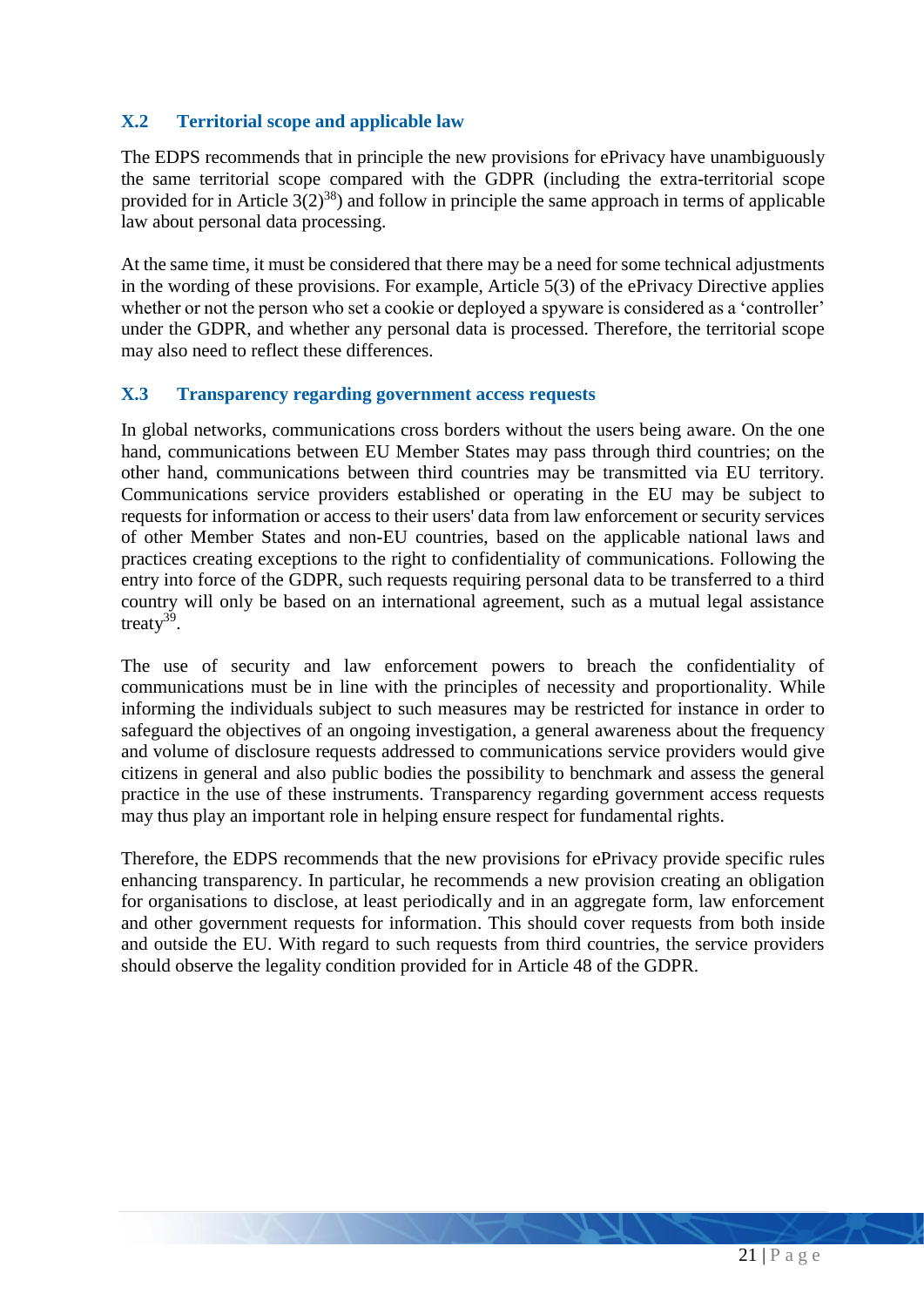## <span id="page-21-0"></span>**XI. CONCLUSIONS**

The importance of confidentiality of communications as laid down in Article 7 of the Charter is growing with the increased role that electronic communications play in our society and economy. The safeguards outlined in this Opinion will play a key role in ensuring the success of the Commission's long term strategic objectives outlined in its DSM Strategy.

Done in Brussels,

(**signed**)

Giovanni BUTTARELLI European Data Protection Supervisor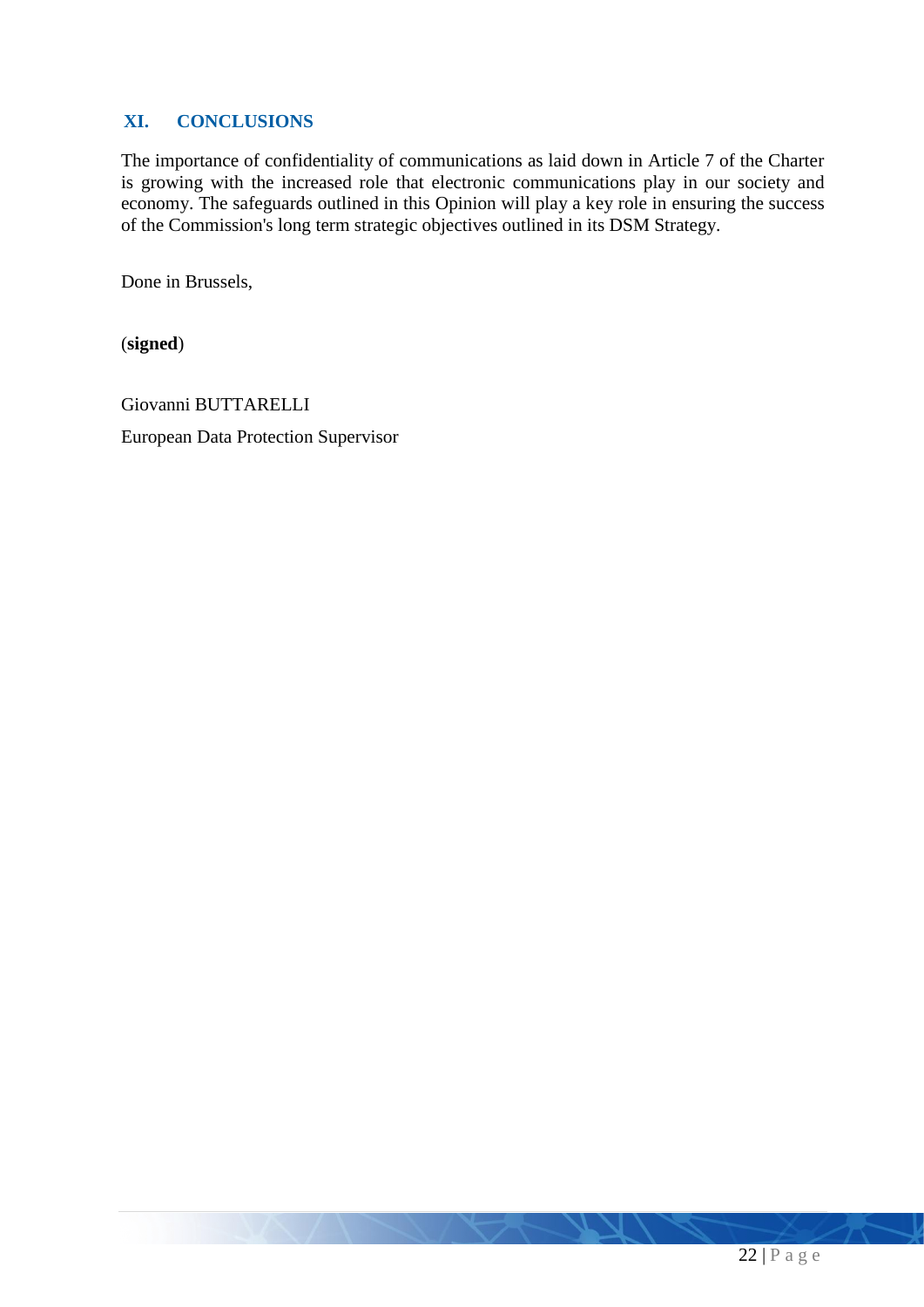#### <span id="page-22-0"></span>**Notes**

1

<sup>2</sup> Ref. Ares(2016)2310042 - 18/05/2016.

<sup>8</sup> See endnote 4.

<sup>9</sup> Se[e https://edri.org/files/epd-revision/EDRi\\_ePrivacyDir-final.pdf.](https://edri.org/files/epd-revision/EDRi_ePrivacyDir-final.pdf)

<sup>10</sup> Article 7 of the Charter also protects the right to privacy.

<sup>11</sup> See, for example, Article 10 of the German Constitution, Article 37 of the Slovenian Constitution, Article 36 of the Croatian Constitution, Article 19 of the Greek Constitution, Article 43 of the Estonian Constitution, Article 15 of the Italian Constitution, Article 49 of the Polish Constitution, Article 28 of the Romanian Constitution, Article 72 of the Danish Constitution, Article 13 of the Dutch Constitution, Article 29 of the Belgian Constitution, Article 6 of Chapter 2 of the Swedish Constitution, Article 10 of the Finnish Constitution, Article 17 of the Cypriot Constitution, Article 18 of the Spanish Constitution, Articles 10 and 10a of the Austrian Constitution, Article 13 of the Czech Constitution and Article 22 of the Slovak Constitution.

<sup>12</sup> See Article 1 and recital 14 of the GDPR with regard to legal entities, which make it clear that the GDPR grants the right to the protection of personal data only individuals and not legal entities.

<sup>13</sup> Directive 2002/21/EC of the European Parliament and of the Council of 7 March 2002 on a common regulatory framework for electronic communications networks and services (Framework Directive), as amended.

 $<sup>14</sup>$  Over the top (OTT) refers to services and applications that are accessible using the Internet and rely on a network</sup> provided to offer Internet access services. Examples include communications (voice and messaging) services such as Skype, WhatsApp and Facebook Messenger, but also a broad range of other services and applications, such as social networks like Facebook, Twitter or LinkedIn, or video and audio streaming services such as Netflix or YouTube. For more on OTTs, see, e.g.

#### [http://www.europarl.europa.eu/RegData/etudes/STUD/2015/569979/IPOL\\_STU\(2015\)569979\\_EN.pdf.](http://www.europarl.europa.eu/RegData/etudes/STUD/2015/569979/IPOL_STU(2015)569979_EN.pdf)

<sup>15</sup> It is also notable that often a user may initiate a voice or text communication via an OTT communications service but the recipient may receive the message or partake in the communication via traditional means (e.g. may receive an SMS on his mobile phone or receive a VOIP call on his traditional fixed line telephone).

<sup>16</sup> Strictly speaking, VoIP is a family of protocols that supports the provision of telephony services over networks using internet protocols (mainly IP) instead of traditional telephony standards. These technologies are used by socalled OTT providers, but also by traditional network providers. In the regulatory context the term 'VoIP' is often used as a synonym for internet telephony provided on top of the basic transmission networks. This is the meaning applied in this Opinion.

<sup>17</sup> See endnote 13.

<sup>18</sup> Opinion of the European Data Protection Supervisor on the Proposal for a Directive of the European Parliament and of the Council amending, among others, Directive 2002/58/EC concerning the processing of personal data and the protection of privacy in the electronic communications sector (Directive on privacy and electronic communications), issued on 10 April 2008 (2008/C 181/01), available at: [https://secure.edps.europa.eu/EDPSWEB/webdav/shared/Documents/Consultation/Opinions/2008/08-04-10\\_e](https://secure.edps.europa.eu/EDPSWEB/webdav/shared/Documents/Consultation/Opinions/2008/08-04-10_e-privacy_EN.pdf)[privacy\\_EN.pdf](https://secure.edps.europa.eu/EDPSWEB/webdav/shared/Documents/Consultation/Opinions/2008/08-04-10_e-privacy_EN.pdf) See in particular, paras 22-24.

<sup>19</sup> Second Opinion of the European Data Protection Supervisor on the review of Directive 2002/58/EC concerning the processing of personal data and the protection of privacy in the electronic communications sector (Directive

<sup>1</sup> Directive 2002/58/EC of the European Parliament and of the Council of 12 July 2002 concerning the processing of personal data and the protection of privacy in the electronic communications sector, OJ L 201, 31.7.2002, p.37; amended by Directive 2009/136/EC.

<sup>3</sup> See [https://ec.europa.eu/digital-single-market/en/news/public-consultation-evaluation-and-review-eprivacy](https://ec.europa.eu/digital-single-market/en/news/public-consultation-evaluation-and-review-eprivacy-directive)[directive.](https://ec.europa.eu/digital-single-market/en/news/public-consultation-evaluation-and-review-eprivacy-directive) The questionnaire is available at: [https://ec.europa.eu/eusurvey/runner/EPRIVACYReview2016.](https://ec.europa.eu/eusurvey/runner/EPRIVACYReview2016)

<sup>&</sup>lt;sup>4</sup> WP29 Opinion 3/2016 on the evaluation and review of the ePrivacy Directive (2002/58/EC) (WP240) adopted on 19 July 2016.

<sup>5</sup> A Digital Single Market Strategy for Europe, Communication from the Commission to the European Parliament, the Council, the European Economic and Social Committee, and the Committee of the Regions, 6 May 2015 (COM(2015) 192 final) available at: [http://eur-lex.europa.eu/legal](http://eur-lex.europa.eu/legal-content/EN/TXT/PDF/?uri=CELEX:52015DC0192&from=EN)[content/EN/TXT/PDF/?uri=CELEX:52015DC0192&from=EN.](http://eur-lex.europa.eu/legal-content/EN/TXT/PDF/?uri=CELEX:52015DC0192&from=EN)

<sup>6</sup> Directive 95/46/EC of the European Parliament and of the Council of 24 October 1995 on the protection of individuals with regard to the processing of personal data and on the free movement of such data, OJ L 281, 23.11.1995, p. 31.

<sup>7</sup> Regulation (EU) 2016/679 of the European Parliament and of the Council of 27 April 2016 on the protection of natural persons with regard to the processing of personal data and on the free movement of such data, and repealing Directive 95/46/EC (General Data Protection Regulation); OJ L 119, 04.05.2016, p.1, available at: [http://eur](http://eur-lex.europa.eu/legal-content/EN/TXT/PDF/?uri=OJ:L:2016:119:FULL)[lex.europa.eu/legal-content/EN/TXT/PDF/?uri=OJ:L:2016:119:FULL](http://eur-lex.europa.eu/legal-content/EN/TXT/PDF/?uri=OJ:L:2016:119:FULL)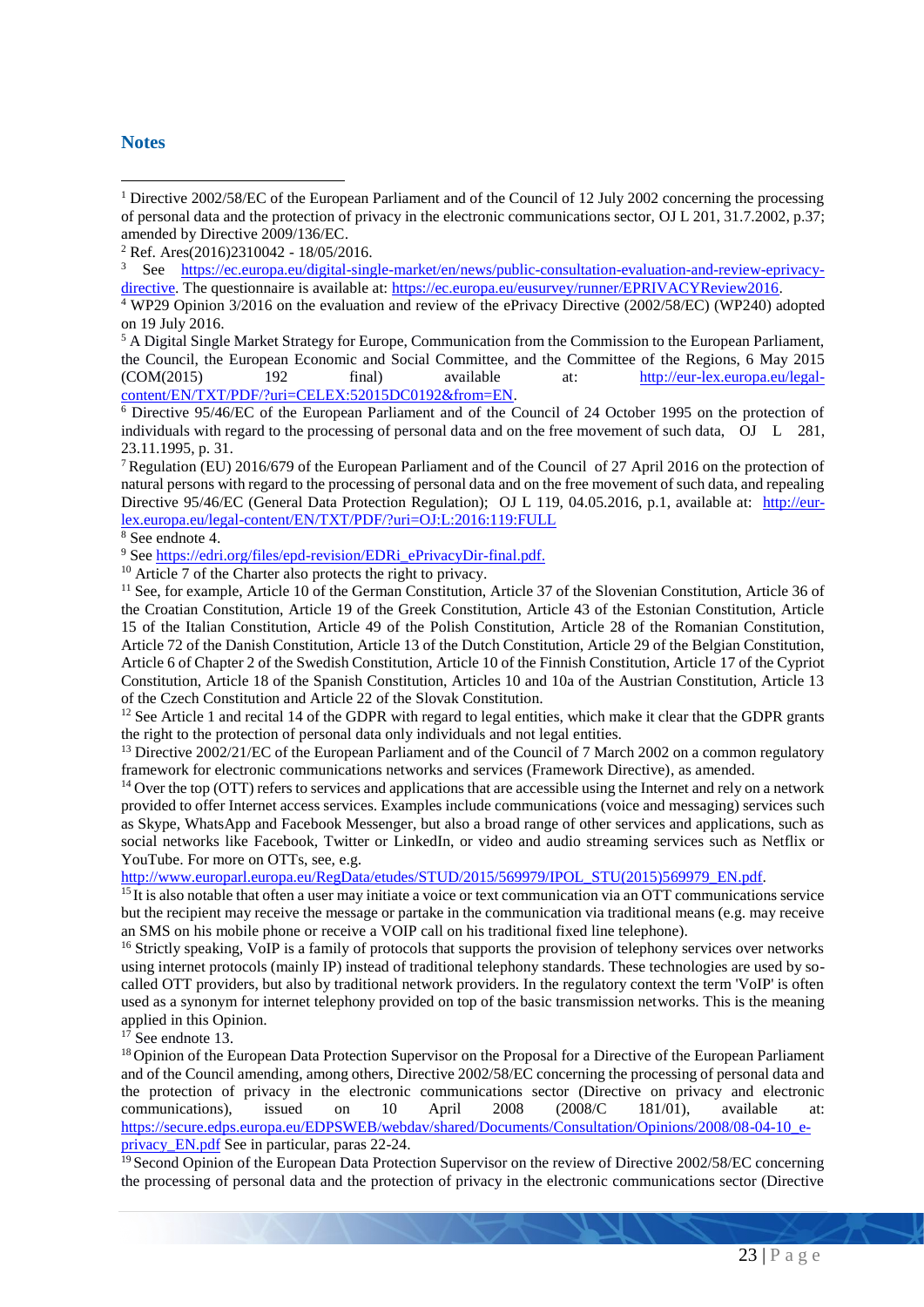on privacy and electronic communications), issued on 9 January 2009 (2009/C 128/04), available at: [https://secure.edps.europa.eu/EDPSWEB/webdav/shared/Documents/Consultation/Opinions/2009/09-01-](https://secure.edps.europa.eu/EDPSWEB/webdav/shared/Documents/Consultation/Opinions/2009/09-01-09_ePricacy_2_EN.pdf)

[09\\_ePricacy\\_2\\_EN.pdf](https://secure.edps.europa.eu/EDPSWEB/webdav/shared/Documents/Consultation/Opinions/2009/09-01-09_ePricacy_2_EN.pdf) See, in particular, paras 60-72, including the quoted text in para 66. <sup>20</sup> See, e.g. Science and Technology Options Assessment (STOA), European Parliament, *Potential and impacts of cloud computing services and social network websites*, 2014. PE 513.546. Available at

[http://www.europarl.europa.eu/RegData/etudes/etudes/join/2014/513546/IPOL-JOIN\\_ET\(2014\)513546\\_EN.pdf](http://www.europarl.europa.eu/RegData/etudes/etudes/join/2014/513546/IPOL-JOIN_ET(2014)513546_EN.pdf) <sup>21</sup> For the technological background, please refer to the OSI model https://en.wikipedia.org/wiki/OSI\_model and the Internet protocol suite https://en.wikipedia.org/wiki/Internet\_protocol\_suite.

 $22$  'We kill people based on metadata' was a statement made by former CIA and NSA Director Michael Hayden at John Hopkins University in April 2014. See: Pomerantz, J., Metadata, United States of America: MIT Press 2015, p. 118. The speech at John Hopkins University is available at:

https://www.youtube.com/watch?v=kV2HDM86XgI with Mr Hayden's quote at 17:59 minutes.

<sup>23</sup> Metadata had been used during the criminal investigation, resulting in the apprehension of the accused assassins of former Prime Minister Rafiq Hariri. *'Of the 10 mobile phones used in connection with these 10 cellular telephone cards, 5 have been traced to a store in Tripoli.*' United Nations Security Council, Report of the International Independent Investigation Commission established pursuant to Security Council resolution 1595 (2005), S2005/662, Beirut: 19 October 2005, nr. 151, p. 147, available at: https://documents-ddsny.un.org/doc/UNDOC/GEN/N05/563/67/PDF/N0556367.pdf?OpenElement.

<sup>24</sup> De Montjoye, Y. A., Hidalgo, C. A., Verleysen, M., & Blondel, V. D. (2013), *Unique in the Crowd: The privacy bounds of human mobility*, Nature SRep, 3, available at:<http://www.nature.com/articles/srep01376> showed that four spatio-temporal points are enough to uniquely identify 95% of the individuals.

<sup>25</sup> New York Times Editorial Board, Surveillance: *A Threat to Democracy,* 11 June 2013, available at: [http://www.nytimes.com/2013/06/12/opinion/surveillance-a-threat-to-democracy.html?hp.](http://www.nytimes.com/2013/06/12/opinion/surveillance-a-threat-to-democracy.html?hp)

<sup>26</sup>Directive 2009/136/EC of the European Parliament and of the Council of 25 November 2009 amending Directive 2002/22/EC on universal service and users' rights relating to electronic communications networks and services, Directive 2002/58/EC concerning the processing of personal data and the protection of privacy in the electronic communications sector and Regulation (EC) No 2006/2004 on cooperation between national authorities responsible for the enforcement of consumer protection laws, OJ L 337, 18.12.2009. p. 11, available at[: http://eur](http://eur-lex.europa.eu/LexUriServ/LexUriServ.do?uri=OJ:L:2009:337:0011:0036:en:PDF)[lex.europa.eu/LexUriServ/LexUriServ.do?uri=OJ:L:2009:337:0011:0036:en:PDF.](http://eur-lex.europa.eu/LexUriServ/LexUriServ.do?uri=OJ:L:2009:337:0011:0036:en:PDF)

 $27$  A similar phenomenon occurs also in the world of mobile apps where the apps often request permission to access different capabilities and functions of a mobile phone, which are not necessary for the functioning of the app and provision of the service, including access to Wi-Fi, GPS, camera, messages, contacts, browsing history or pictures. An example may be torch app whose functionality is to provide a bright flashlight, but which requests overbroad data access to many of the above data categories clearly unnecessary for the functioning of the service it provides. <sup>28</sup>The GDPR, in its recital 42, emphasizes that *'[c]onsent should not be regarded as freely given if the data subject has no genuine or free choice or is unable to refuse or withdraw consent without detriment'*. It also highlights that *'a declaration of consent pre- formulated by the controller ... should not contain unfair terms'.* Further, recital 43 provides that *'[i]n order to ensure that consent is freely given, consent should not provide a valid legal ground for the processing of personal data in a specific case where there is a clear imbalance between the data subject and the controller.'* Recital 43 also provides that *'consent is presumed not to be freely given … if the performance of a contract, including the provision of a service, is dependent on the consent despite such consent not being necessary for such performance.'* This latter point has also been reiterated in Article 7(1) of the GDPR, which provides that *'[w]hen assessing whether consent is freely given, utmost account shall be taken of whether, inter alia, the performance of a contract, including the provision of a service, is conditional on consent to the processing of personal data that is not necessary for the performance of that contract'.*

 $29$  See Question 22 on the Commission public consultation: 'Information society services should be required to make available a paying service (without behavioural advertising), as an alternative to the services paid by users' personal information'.

 $30$  It should be clear in the legislative text that when an organization uses analytics services from a third party (like Google Analytics), which are setting their own cookies, these cannot be considered as first party cookies.

<sup>31</sup> Opinion 04/2012 of the Article 29 Working Party on the Cookie Consent Exemption (WP194), available at: [http://ec.europa.eu/justice/data-protection/article-29/documentationopinion-](http://ec.europa.eu/justice/data-protection/article-29/documentationopinion-recommendation/files/2012/wp194_en.pdf)

[recommendation/files/2012/wp194\\_en.pdf.](http://ec.europa.eu/justice/data-protection/article-29/documentationopinion-recommendation/files/2012/wp194_en.pdf)

<u>.</u>

<sup>32</sup> Directive (EU) 2016/1148 of the European Parliament and of the Council of 6 July 2016 concerning measures for a high common level of security of network and information systems across the Union, OJ L 194, 19.7.2016, p.1.

<sup>33</sup> That said, the GDPR and the new legal instrument for ePrivacy should be aligned to ensure consistency. For example, the EDPS recommends a cross-reference to the security obligations in the GDPR (including data protection impact assessments and accountability).

 $34$  See question 21 of the public consultation questionnaire.